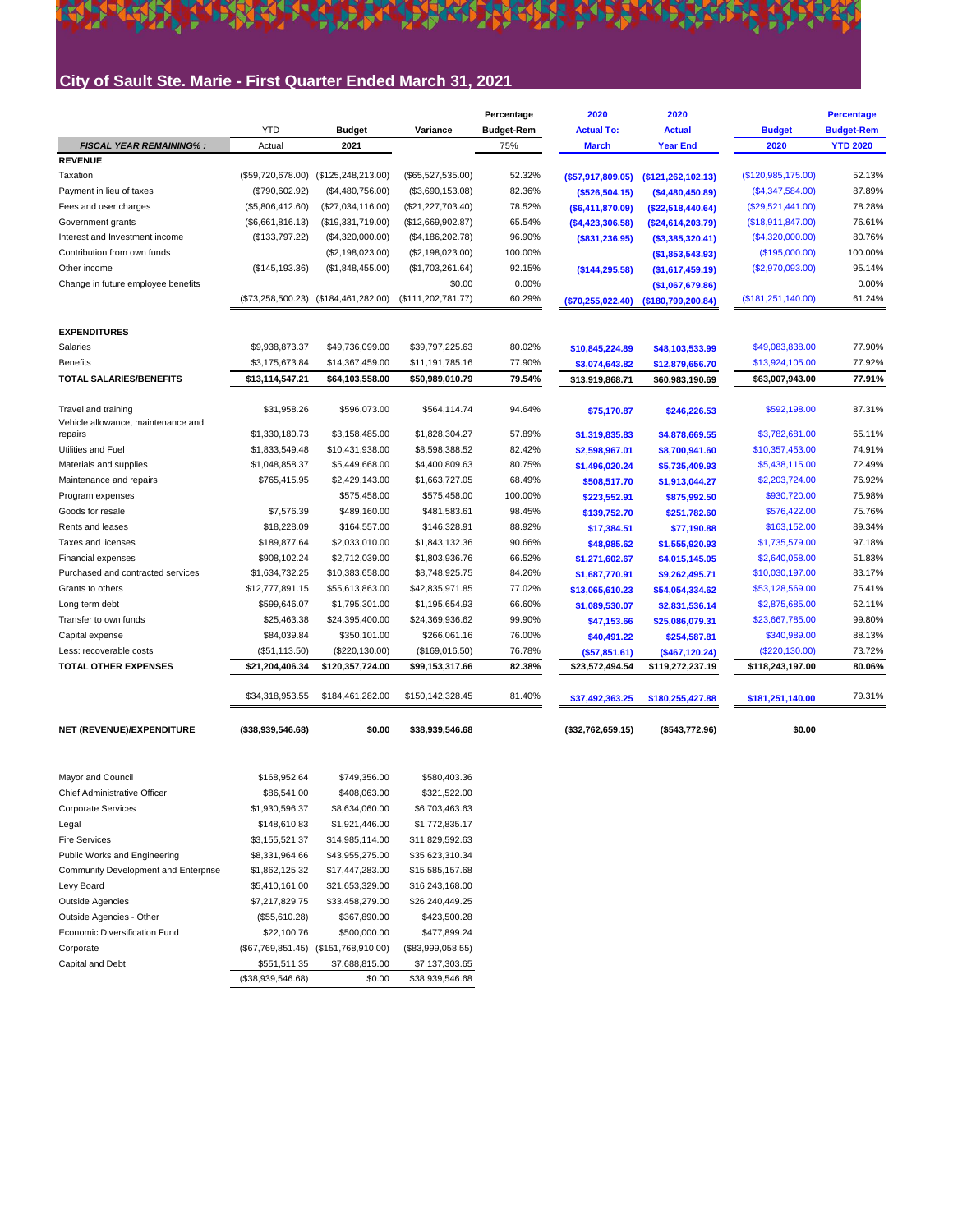### **Mayor & Council - First Quarter Ended March 31, 2021**

|                                               |              |               |              | Percentage        | 2020              | 2020            |               | <b>Percentage</b> |
|-----------------------------------------------|--------------|---------------|--------------|-------------------|-------------------|-----------------|---------------|-------------------|
|                                               | <b>YTD</b>   | <b>Budget</b> | Variance     | <b>Budget-Rem</b> | <b>Actual To:</b> | <b>Actual</b>   | <b>Budget</b> | <b>Budget-Rem</b> |
| <b>FISCAL YEAR REMAINING%:</b>                | Actual       | 2021          |              | 75%               | <b>March</b>      | <b>Year End</b> | 2020          | <b>YTD 2020</b>   |
| <b>REVENUE</b>                                |              |               |              |                   |                   |                 |               |                   |
|                                               |              |               |              |                   |                   |                 |               |                   |
| <b>EXPENDITURES</b>                           |              |               |              |                   |                   |                 |               |                   |
| <b>Salaries</b>                               | \$104.376.98 | \$487,354.00  | \$382,977.02 | 78.58%            | \$97,866.49       | \$444,380.54    | \$467,925.00  | 79.09%            |
| <b>Benefits</b>                               | \$17,840.29  | \$72,817.00   | \$54,976.71  | 75.50%            | \$16,011.84       | \$69,392.04     | \$64,726.00   | 75.26%            |
| <b>TOTAL SALARIES/BENEFITS</b>                | \$122,217.27 | \$560,171.00  | \$437,953.73 | 78.18%            | \$113,878.33      | \$513,772.58    | \$532,651.00  | 78.62%            |
| Travel and training                           |              | \$53,500.00   | \$53,500.00  | 100.00%           | \$6,284.82        | \$6,152.28      | \$53,500.00   | 88.25%            |
| Vehicle allowance, maintenance and<br>repairs | \$7,129.19   | \$35,675.00   | \$28,545.81  | 80.02%            | \$7,481.91        | \$29,364.44     | \$35,675.00   | 79.03%            |
| Materials and supplies                        | \$39,624.36  | \$62,910.00   | \$23,285.64  | 37.01%            | \$44.960.44       | \$55,320.45     | \$61,910.00   | 27.38%            |
| Purchased and contracted services             | (\$18.18)    | \$2,100,00    | \$2.118.18   | 100.87%           | \$306.17          | \$1,619.95      | \$3,100.00    | 90.12%            |
| Grants to others                              |              | \$35,000.00   | \$35,000.00  | 100.00%           | \$1,425.00        | \$5,159.52      | \$35,000.00   | 95.93%            |
| <b>TOTAL OTHER EXPENSES</b>                   | \$46,735.37  | \$189,185.00  | \$142,449.63 | 75.30%            | \$60,458.34       | \$97,616.64     | \$189,185.00  | 68.04%            |
|                                               | \$168,952.64 | \$749,356.00  | \$580,403.36 | 77.45%            | \$174,336.67      | \$611,389.22    | \$721,836.00  | 75.85%            |
| NET (REVENUE)/EXPENDITURE                     | \$168,952.64 | \$749,356.00  | \$580,403.36 | 77.45%            | \$174.336.67      | \$611,389.22    | \$721,836.00  | 75.85%            |

<u> Kristina i Stere i Brandstands blevede</u>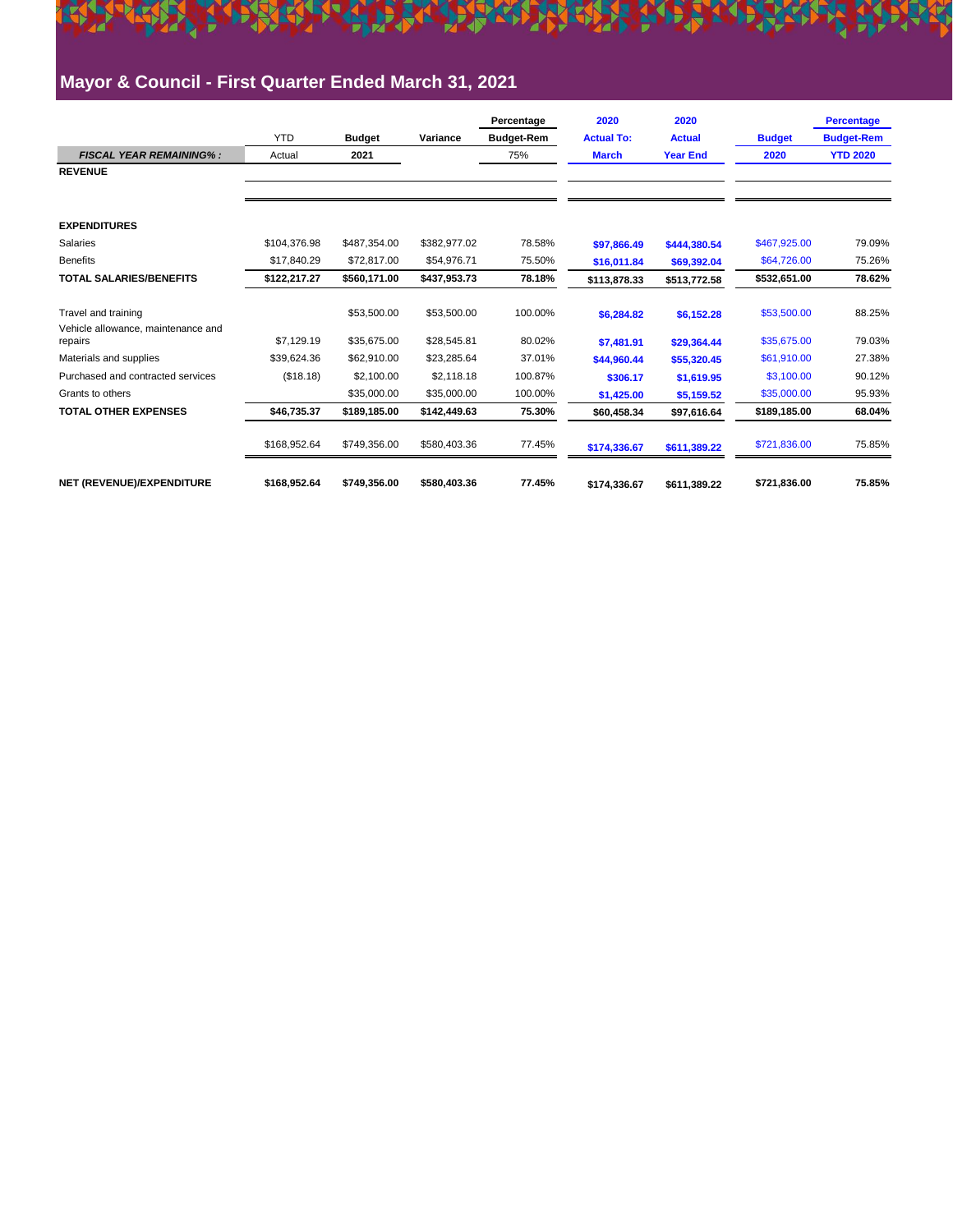

### **CAO's Office - First Quarter Ended March 31, 2021**

|                                               |             |               |              | Percentage        | 2020              | 2020            |               | <b>Percentage</b> |
|-----------------------------------------------|-------------|---------------|--------------|-------------------|-------------------|-----------------|---------------|-------------------|
|                                               | <b>YTD</b>  | <b>Budget</b> | Variance     | <b>Budget-Rem</b> | <b>Actual To:</b> | <b>Actual</b>   | <b>Budget</b> | <b>Budget-Rem</b> |
| <b>FISCAL YEAR REMAINING%:</b>                | Actual      | 2021          |              | 75%               | <b>March</b>      | <b>Year End</b> | 2020          | <b>YTD 2020</b>   |
| <b>REVENUE</b>                                |             |               |              |                   |                   |                 |               |                   |
|                                               |             |               |              |                   |                   |                 |               |                   |
| <b>EXPENDITURES</b>                           |             |               |              |                   |                   |                 |               |                   |
| Salaries                                      | \$65.204.94 | \$312,248.00  | \$247.043.06 | 79.12%            | \$69,189.86       | \$321,231.22    | \$296,395.00  | 76.66%            |
| <b>Benefits</b>                               | \$19,347.72 | \$72,755.00   | \$53,407.28  | 73.41%            | \$20,177.93       | \$70,481.43     | \$69,220.00   | 70.85%            |
| <b>TOTAL SALARIES/BENEFITS</b>                | \$84.552.66 | \$385.003.00  | \$300.450.34 | 78.04%            | \$89,367.79       | \$391,712.65    | \$365,615.00  | 75.56%            |
| Travel and training                           |             | \$4,260.00    | \$4,260.00   | 100.00%           | 1032.92           | \$998.98        | \$5,050.00    | 79.55%            |
| Vehicle allowance, maintenance and<br>repairs | \$1.236.12  | \$4,500.00    | \$3.263.88   | 72.53%            | \$1,227.54        | \$4,424.33      | \$4,480.00    | 72.60%            |
| Materials and supplies                        | \$752.22    | \$14.120.00   | \$13,367.78  | 94.67%            | \$3,017.16        | \$8,439.54      | \$13,290.00   | 77.30%            |
| Purchased and contracted services             |             | \$30.00       | \$30.00      | 100.00%           |                   |                 | \$90.00       | 100.00%           |
| Capital expense                               |             | \$150.00      | \$150.00     | 100.00%           |                   |                 | \$150.00      | 100.00%           |
| <b>TOTAL OTHER EXPENSES</b>                   | \$1.988.34  | \$23,060.00   | \$21,071.66  | 91.38%            | \$5.277.62        | \$13.862.85     | \$23,060.00   | 77.11%            |
|                                               | \$86,541.00 | \$408,063.00  | \$321,522.00 | 78.79%            | \$94,645.41       | \$405,575.50    | \$388,675.00  | 75.65%            |
| NET (REVENUE)/EXPENDITURE                     | \$86.541.00 | \$408.063.00  | \$321.522.00 | 78.79%            | \$94.645.41       | \$405,575.50    | \$388,675.00  | 75.65%            |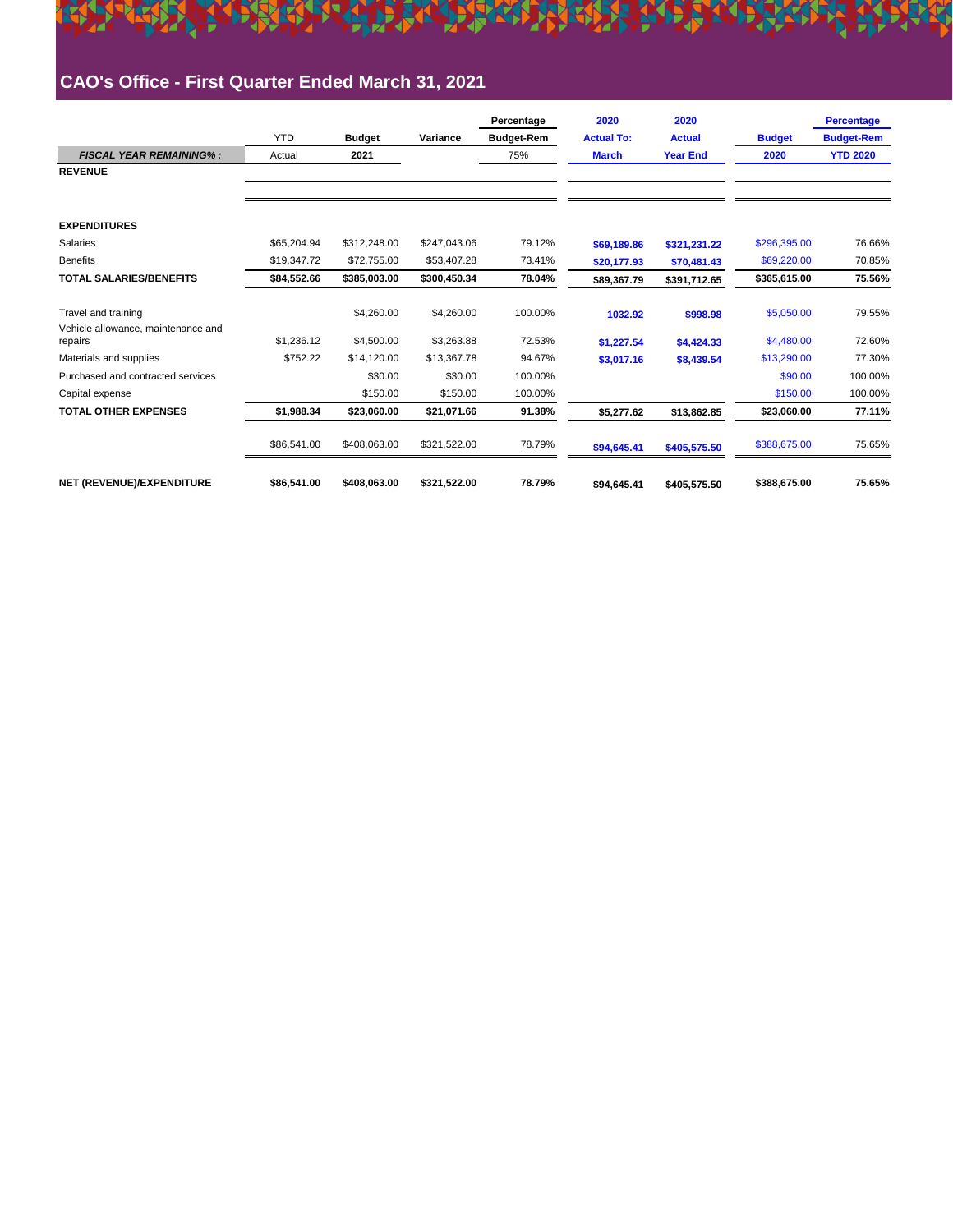### **Corporate Services - First Quarter Ended March 31, 2021**

|                                                           |                |                |                 | Percentage        | 2020              | 2020             |                 | <b>Percentage</b> |
|-----------------------------------------------------------|----------------|----------------|-----------------|-------------------|-------------------|------------------|-----------------|-------------------|
|                                                           | <b>YTD</b>     | <b>Budget</b>  | Variance        | <b>Budget-Rem</b> | <b>Actual To:</b> | <b>Actual</b>    | <b>Budget</b>   | <b>Budget-Rem</b> |
| <b>FISCAL YEAR REMAINING%:</b>                            | Actual         | 2021           |                 | 75%               | <b>March</b>      | <b>Year End</b>  | 2020            | <b>YTD 2020</b>   |
| <b>REVENUE</b>                                            |                |                |                 |                   |                   |                  |                 |                   |
| Fees and user charges                                     | (\$21,836.55)  | (\$131,891.00) | (\$110,054.45)  | 83.44%            | (\$35,625.45)     | (\$103,378.25)   | (\$152,270.00)  | 76.60%            |
| Government grants                                         |                | (\$1,540.00)   | (\$1,540.00)    | 100.00%           | 123689.28         | ( \$11, 139.32)  | (\$1,540.00)    | 8,131.77%         |
| Contribution from own funds                               |                |                | \$0.00          | 0.00%             |                   | (\$8,158.72)     |                 | 0.00%             |
| Other income                                              | (\$24,941.51)  | (\$118,535.00) | (\$93,593.49)   | 78.96%            | ( \$36, 915.66)   | ( \$118, 643.09) | (\$120, 293.00) | 69.31%            |
|                                                           | (\$46,778.06)  | (\$251,966.00) | (\$205, 187.94) | 81.43%            | \$51,148.17       | (\$241,319.38)   | (\$274,103.00)  | 118.66%           |
| <b>EXPENDITURES</b>                                       |                |                |                 |                   |                   |                  |                 |                   |
| Salaries                                                  | \$911,044.90   | \$4,555,085.00 | \$3,644,040.10  | 80.00%            | \$966,778.52      | \$4,255,524.57   | \$4,476,419.00  | 78.40%            |
| <b>Benefits</b>                                           | \$484,758.79   | \$1,918,204.00 | \$1,433,445.21  | 74.73%            | \$510,661.07      | \$1,756,602.95   | \$1,905,077.00  | 73.19%            |
| <b>TOTAL SALARIES/BENEFITS</b>                            | \$1,395,803.69 | \$6,473,289.00 | \$5,077,485.31  | 78.44%            | \$1,477,439.59    | \$6,012,127.52   | \$6,381,496.00  | 76.85%            |
| Travel and training<br>Vehicle allowance, maintenance and | \$6,037.55     | \$135,195.00   | \$129,157.45    | 95.53%            | \$10,761.93       | \$68,933.29      | \$139,445.00    | 92.28%            |
| repairs                                                   | \$54.27        | \$1,190.00     | \$1,135.73      | 95.44%            | \$98.58           | \$643.85         | \$1,340.00      | 92.64%            |
| Materials and supplies                                    | \$43,647.89    | \$79,607.00    | \$35,959.11     | 45.17%            | \$57,976.41       | \$80,874.51      | \$80,496.00     | 27.98%            |
| Maintenance and repairs                                   | \$420,934.38   | \$859,537.00   | \$438,602.62    | 51.03%            | \$124,608.15      | \$583,259.08     | \$670,037.00    | 81.40%            |
| Goods for resale                                          |                | \$19,200.00    | \$19,200.00     | 100.00%           |                   | \$9,600.00       | \$19,200.00     | 100.00%           |
| Rents and leases                                          | \$3,943.20     | \$3,000.00     | (\$943.20)      | $(31.44\%)$       | 4552.34           | \$1,821.16       | \$3,000.00      | (51.74%)          |
| Financial expenses                                        | \$4,611.92     | \$60,750.00    | \$56,138.08     | 92.41%            | \$8,095.98        | \$12,770.68      | \$60,750.00     | 86.67%            |
| Purchased and contracted services                         | \$96,850.59    | \$1,051,508.00 | \$954,657.41    | 90.79%            | \$236,581.28      | \$932,141.37     | \$1,040,620.00  | 77.27%            |
| Grants to others                                          |                | \$2,000.00     | \$2,000.00      | 100.00%           |                   |                  | \$2,000.00      | 100.00%           |
| Transfer to own funds                                     |                | \$75,000.00    | \$75,000.00     | 100.00%           |                   | \$343,150.15     | \$75,000.00     | 100.00%           |
| Capital expense                                           | \$5,490.94     | \$125,750.00   | \$120,259.06    | 95.63%            | \$5,328.90        | \$97,339.18      | \$118,550.00    | 95.50%            |
| <b>TOTAL OTHER EXPENSES</b>                               | \$581,570.74   | \$2,412,737.00 | \$1,831,166.26  | 75.90%            | \$448,003.57      | \$2,130,533.27   | \$2,210,438.00  | 79.73%            |
|                                                           | \$1,977,374.43 | \$8,886,026.00 | \$6,908,651.57  | 77.75%            | \$1,925,443.16    | \$8,142,660.79   | \$8,591,934.00  | 77.59%            |
| NET (REVENUE)/EXPENDITURE                                 | \$1,930,596.37 | \$8,634,060.00 | \$6,703,463.63  | 77.64%            | \$1,976,591.33    | \$7,901,341.41   | \$8,317,831.00  | 76.24%            |
| HR                                                        | 475,772.73     | 2,137,568.00   | 1,661,795.27    | 77.74%            |                   |                  |                 |                   |
| IT                                                        | 774,587.91     | 2,679,066.00   | 1,904,478.09    | 71.09%            |                   |                  |                 |                   |
| Clerks                                                    | 212,325.45     | 1,135,369.00   | 923,043.55      | 81.30%            |                   |                  |                 |                   |
| Finance                                                   | 467,910.28     | 2,682,057.00   | 2,214,146.72    | 82.55%            |                   |                  |                 |                   |
|                                                           | 1,930,596.37   | 8,634,060.00   | 6,703,463.63    |                   |                   |                  |                 |                   |

**ARTISTS AND ARTISTS AND A STREET OF**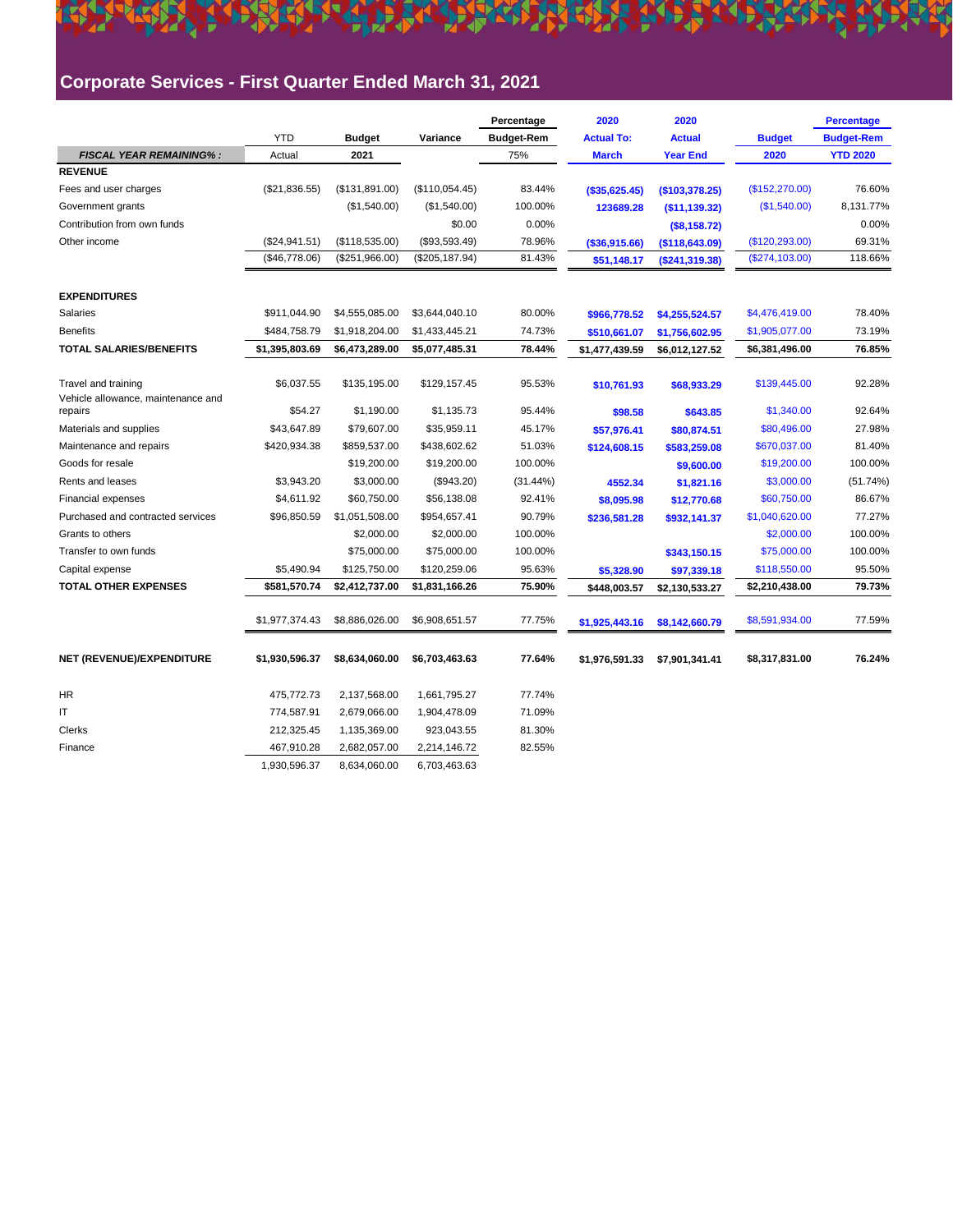## <u>Market Sam China Antara Market in Linding Indian</u>

### **Legal Department - First Quarter Ended March 31, 2021**

|                                   |                 |                  |                  | Percentage        | 2020              | 2020              |                  | <b>Percentage</b> |
|-----------------------------------|-----------------|------------------|------------------|-------------------|-------------------|-------------------|------------------|-------------------|
|                                   | <b>YTD</b>      | <b>Budget</b>    | Variance         | <b>Budget-Rem</b> | <b>Actual To:</b> | <b>Actual</b>     | <b>Budget</b>    | <b>Budget-Rem</b> |
| <b>FISCAL YEAR REMAINING%:</b>    | Actual          | 2021             |                  | 75%               | <b>March</b>      | <b>Year End</b>   | 2020             | <b>YTD 2020</b>   |
| <b>REVENUE</b>                    |                 |                  |                  |                   |                   |                   |                  |                   |
| Fees and user charges             | (\$387,099.29)  | (\$1,770,434.00) | (\$1,383,334.71) | 78.14%            | $($ \$498,559.35) | (S1, 150, 613.37) | (S1,767,019.00)  | 71.79%            |
| Government grants                 |                 |                  | \$0.00           | 0.00%             |                   | (S296, 547.11)    | (\$27,518.00)    | 100.00%           |
| Interest and Investment income    | (\$67.15)       |                  | \$67.15          | 0.00%             | (\$3,070.55)      | (\$4,480.61)      |                  | 0.00%             |
|                                   | (\$387, 166.44) | (\$1,770,434.00) | (\$1,383,267.56) | 78.13%            | ( \$501, 629.90)  | (\$1,451,641.09)  | (\$1,794,537.00) | 72.05%            |
| <b>EXPENDITURES</b>               |                 |                  |                  |                   |                   |                   |                  |                   |
| Salaries                          | \$229,772.04    | \$1.112.443.00   | \$882,670.96     | 79.35%            | \$247,764.53      | \$1,068,820.19    | \$1,135,535.00   | 78.18%            |
| <b>Benefits</b>                   | \$66,531.13     | \$284.197.00     | \$217.665.87     | 76.59%            | \$74,133.41       | \$259,918.22      | \$292,617.00     | 74.67%            |
| <b>TOTAL SALARIES/BENEFITS</b>    | \$296,303.17    | \$1,396,640.00   | \$1,100,336.83   | 78.78%            | \$321.897.94      | \$1,328,738.41    | \$1,428,152.00   | 77.46%            |
| Travel and training               |                 | \$25,335.00      | \$25,335.00      | 100.00%           | \$6,303.09        | \$8,716.09        | \$25,335.00      | 75.12%            |
| Materials and supplies            | \$17,735.13     | \$79,730.00      | \$61.994.87      | 77.76%            | \$16,800.75       | \$53,704.95       | \$79,730.00      | 78.93%            |
| Maintenance and repairs           |                 | \$2,170.00       | \$2,170.00       | 100.00%           |                   |                   | \$2,146.00       | 100.00%           |
| Rents and leases                  | \$14,284.89     | \$79,302.00      | \$65,017.11      | 81.99%            | \$10.990.53       | \$73,528.08       | \$78,802.00      | 86.05%            |
| Taxes and licenses                | \$160,795.16    | \$1,753,305.00   | \$1,592,509.84   | 90.83%            | \$40,981.54       | \$1,308,043.21    | \$1,438,464.00   | 97.15%            |
| Purchased and contracted services | \$46,658.92     | \$347,398.00     | \$300,739.08     | 86.57%            | \$44,692.69       | \$145,300.06      | \$322,370.00     | 86.14%            |
| Capital expense                   |                 | \$8,000.00       | \$8,000.00       | 100.00%           | \$2,598.69        | \$5,634.19        | \$8,000.00       | 67.52%            |
| <b>TOTAL OTHER EXPENSES</b>       | \$239,474.10    | \$2,295,240.00   | \$2,055,765.90   | 89.57%            | \$122.367.29      | \$1,594,926.58    | \$1,954,847.00   | 93.74%            |
|                                   | \$535,777.27    | \$3,691,880.00   | \$3,156,102.73   | 85.49%            | \$444,265.23      | \$2,923,664.99    | \$3,382,999.00   | 86.87%            |
| NET (REVENUE)/EXPENDITURE         | \$148,610.83    | \$1,921,446.00   | \$1,772,835.17   | 92.27%            | (\$57,364.67)     | \$1,472,023.90    | \$1,588,462.00   | 103.61%           |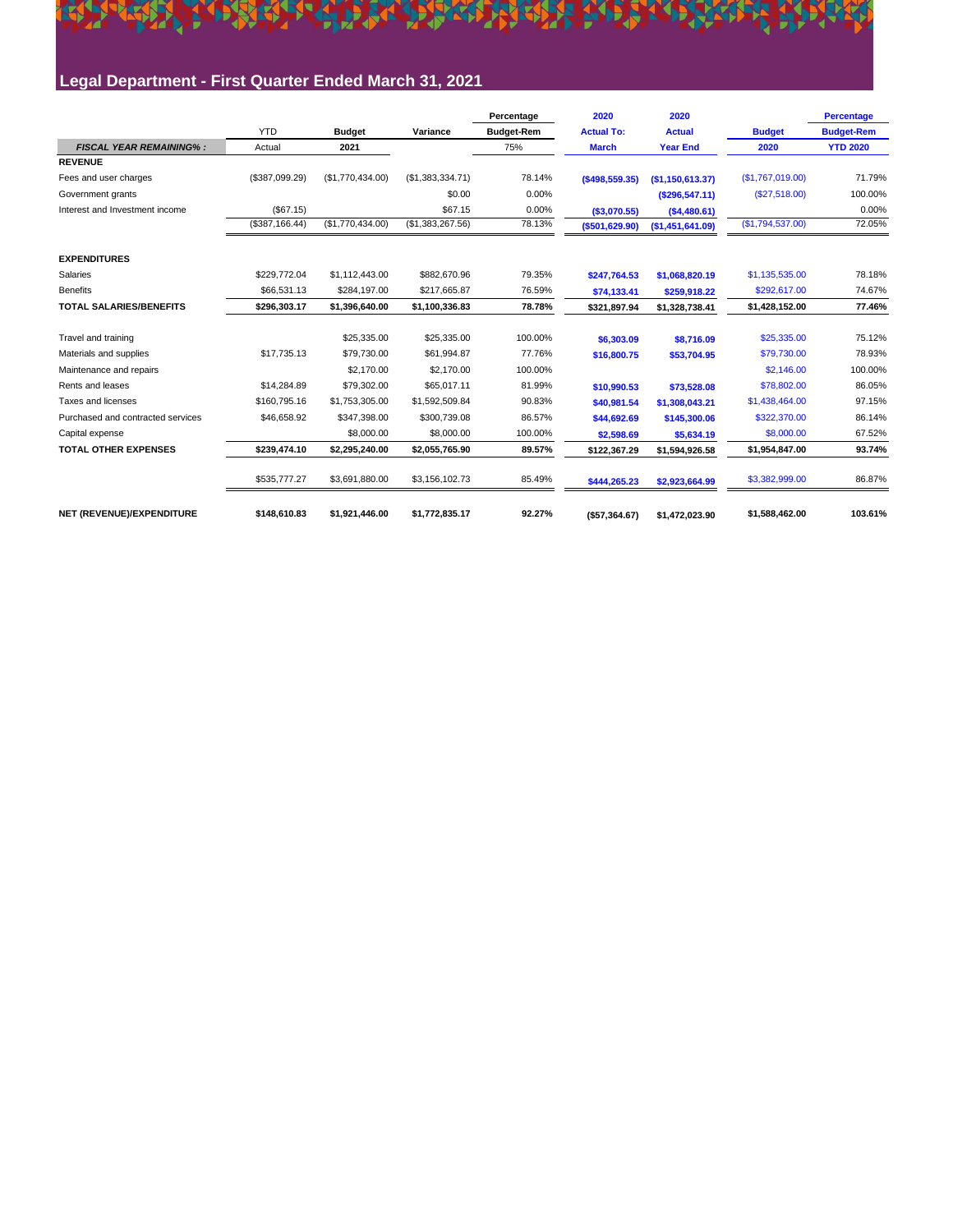### **Fire Services - First Quarter Ended March 31, 2021**

|                                                                      |                            |                                                |                             | Percentage        | 2020                       | 2020                           |                              | <b>Percentage</b> |
|----------------------------------------------------------------------|----------------------------|------------------------------------------------|-----------------------------|-------------------|----------------------------|--------------------------------|------------------------------|-------------------|
|                                                                      | <b>YTD</b>                 | <b>Budget</b>                                  | Variance                    | <b>Budget-Rem</b> | <b>Actual To:</b>          | <b>Actual</b>                  | <b>Budget</b>                | <b>Budget-Rem</b> |
| <b>FISCAL YEAR REMAINING%:</b>                                       | Actual                     | 2021                                           |                             | 75%               | <b>March</b>               | <b>Year End</b>                | 2020                         | <b>YTD 2020</b>   |
| <b>REVENUE</b>                                                       |                            |                                                |                             |                   |                            |                                |                              |                   |
| Fees and user charges                                                | (S51.822.65)               | (\$250,438.00)                                 | (\$198,615.35)              | 79.31%            | (\$37,710.71)              | (\$298, 287.28)                | (\$252,142.00)               | 85.04%            |
| Other income                                                         | (\$326.29)                 | (\$3,000.00)                                   | (\$2,673.71)                | 89.12%            |                            | (\$381.81)                     | (\$2,700.00)                 | 100.00%           |
|                                                                      | (\$52,148.94)              | (\$253,438.00)                                 | (\$201, 289.06)             | 79.42%            | (\$37,710.71)              | ( \$298,669.09)                | (\$254, 842.00)              | 85.20%            |
| <b>EXPENDITURES</b>                                                  |                            |                                                |                             |                   |                            |                                |                              |                   |
| Salaries                                                             | \$2,260,119.58             | \$10,745,671.00                                | \$8,485,551.42              | 78.97%            |                            | \$2,373,759.74 \$10,675,777.25 | \$10,298,901.00              | 76.95%            |
| <b>Benefits</b>                                                      | \$772,632.77               | \$3,322,916.00                                 | \$2,550,283.23              | 76.75%            | \$648,883.83               | \$3,051,576.21                 | \$3,061,275.00               | 78.80%            |
| <b>TOTAL SALARIES/BENEFITS</b>                                       | \$3,032,752.35             | \$14,068,587.00                                | \$11,035,834.65             | 78.44%            | \$3,022,643.57             | \$13,727,353.46                | \$13,360,176.00              | 77.38%            |
| Travel and training<br>Vehicle allowance, maintenance and<br>repairs | \$18,265.94<br>\$39,910.92 | \$116,220.00<br>\$162,440.00                   | \$97,954.06<br>\$122,529.08 | 84.28%<br>75.43%  | \$21,668.10<br>\$37,694.41 | \$53,031.99<br>\$217,091.27    | \$116,220.00<br>\$145,929.00 | 81.36%<br>74.17%  |
| <b>Utilities and Fuel</b>                                            | \$46,655.61                | \$249,100.00                                   | \$202,444.39                | 81.27%            | \$52,047.17                | \$185,037.43                   | \$264,989.00                 | 80.36%            |
| Materials and supplies                                               | \$9.691.26                 | \$119,200.00                                   | \$109,508.74                | 91.87%            | \$21,441.25                | \$67,125.38                    | \$80,600.00                  | 73.40%            |
| Maintenance and repairs                                              | \$48,365.81                | \$135,709.00                                   | \$87,343.19                 | 64.36%            | \$42,597.18                | \$154,733.90                   | \$110,771.00                 | 61.54%            |
| <b>Financial expenses</b>                                            | \$699.53                   | \$2,500.00                                     | \$1.800.47                  | 72.02%            | \$296.49                   | \$4,922.79                     | \$2,500.00                   | 88.14%            |
| Purchased and contracted services                                    | \$259.96                   | \$18,200.00                                    | \$17,940.04                 | 98.57%            | \$128.87                   | \$18,381.17                    | \$18,400.00                  | 99.30%            |
| Transfer to own funds                                                |                            | \$306,030.00                                   | \$306,030.00                | 100.00%           |                            | \$345,327.19                   | \$303,000.00                 | 100.00%           |
| Capital expense                                                      | \$11,068.93                | \$60,566.00                                    | \$49,497.07                 | 81.72%            | 3936.36                    | \$38,728.60                    | \$60,566.00                  | 93.50%            |
| <b>TOTAL OTHER EXPENSES</b>                                          | \$174,917.96               | \$1,169,965.00                                 | \$995,047.04                | 85.05%            | \$179,809.83               | \$1,084,379.72                 | \$1,102,975.00               | 83.70%            |
|                                                                      | \$3,207,670.31             | \$15,238,552.00 \$12,030,881.69                |                             | 78.95%            |                            | \$3,202,453.40 \$14,811,733.18 | \$14,463,151.00              | 77.86%            |
| NET (REVENUE)/EXPENDITURE                                            |                            | \$3,155,521.37 \$14,985,114.00 \$11,829,592.63 |                             | 78.94%            |                            | \$3,164,742.69 \$14,513,064.09 | \$14,208,309.00              | 77.73%            |

**KARATA ADA TERMIRING KALAMA**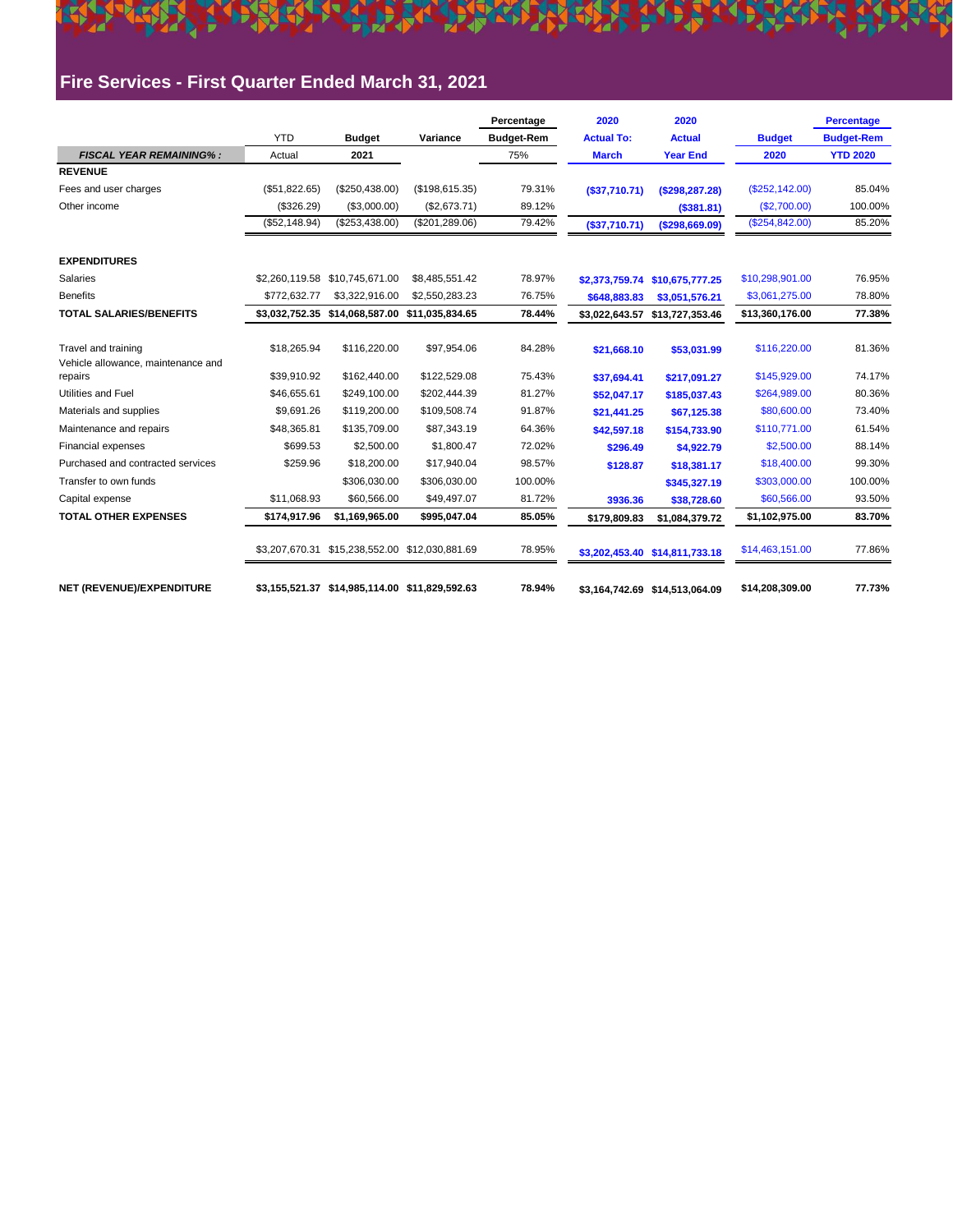### **Public Works & Engineering - First Quarter Ended March 31, 2021**

|                                               |                |                  |                  | Percentage        | 2020              | 2020              |                  | Percentage        |
|-----------------------------------------------|----------------|------------------|------------------|-------------------|-------------------|-------------------|------------------|-------------------|
|                                               | <b>YTD</b>     | <b>Budget</b>    | Variance         | <b>Budget-Rem</b> | <b>Actual To:</b> | <b>Actual</b>     | <b>Budget</b>    | <b>Budget-Rem</b> |
| <b>FISCAL YEAR REMAINING%:</b>                | Actual         | 2021             |                  | 75%               | <b>March</b>      | <b>Year End</b>   | 2020             | <b>YTD 2020</b>   |
| <b>REVENUE</b>                                |                |                  |                  |                   |                   |                   |                  |                   |
| Fees and user charges                         | (\$742,694.49) | (\$3,443,387.00) | (\$2,700,692.51) | 78.43%            | $($ \$515,627.41) | ( \$3,689,182.35) | (\$3,455,659.00) | 85.08%            |
| Government grants                             | \$9,931.18     | (\$698,769.00)   | (\$708,700.18)   | 101.42%           | $($ \$9,241.31)   | ( \$736, 743.26)  | (\$664,013.00)   | 98.61%            |
| Contribution from own funds                   |                | (\$5,000.00)     | (\$5,000.00)     | 100.00%           |                   | (\$4,222.71)      | (\$5,000.00)     | 100.00%           |
| Other income                                  | (\$34,784.04)  | (\$75,000.00)    | (\$40,215.96)    | 53.62%            | (\$14,892.07)     | (\$104,481.45)    | (\$75,000.00)    | 80.14%            |
|                                               | (\$767,547.35) | (\$4,222,156.00) | (\$3,454,608.65) | 81.82%            | ( \$539,760.79)   | (\$4,534,629.77)  | (\$4,199,672.00) | 87.15%            |
| <b>EXPENDITURES</b>                           |                |                  |                  |                   |                   |                   |                  |                   |
| Salaries                                      | \$3,822,133.23 | \$18,655,428.00  | \$14,833,294.77  | 79.51%            | \$4,071,963.97    | \$17,759,667.66   | \$18,508,964.00  | 78.00%            |
| <b>Benefits</b>                               | \$1,094,073.05 | \$5,200,177.00   | \$4,106,103.95   | 78.96%            | \$1,037,734.85    | \$4,540,143.92    | \$5,116,965.00   | 79.72%            |
| <b>TOTAL SALARIES/BENEFITS</b>                | \$4,916,206.28 | \$23,855,605.00  | \$18,939,398.72  | 79.39%            | \$5,109,698.82    | \$22,299,811.58   | \$23,625,929.00  | 78.37%            |
|                                               |                |                  |                  |                   |                   |                   |                  |                   |
| Travel and training                           | \$5,742.84     | \$117,846.00     | \$112,103.16     | 95.13%            | \$16,806.71       | \$64,294.08       | \$85,926.00      | 80.44%            |
| Vehicle allowance, maintenance and<br>repairs | \$969,601.77   | \$1,967,120.00   | \$997,518.23     | 50.71%            | \$1,038,057.38    | \$3,633,375.20    | \$2,632,188.00   | 60.56%            |
| Utilities and Fuel                            | \$1,227,995.89 | \$7,089,400.00   | \$5,861,404.11   | 82.68%            | \$1,752,390.29    | \$5,990,215.50    | \$6,987,530.00   | 74.92%            |
| Materials and supplies                        | \$694,135.97   | \$3,663,105.00   | \$2,968,969.03   | 81.05%            | \$1,120,106.42    | \$4,227,547.86    | \$3,658,299.00   | 69.38%            |
| Maintenance and repairs                       | \$37,122.79    | \$201,940.00     | \$164,817.21     | 81.62%            | \$47,256.90       | \$209,784.66      | \$199,140.00     | 76.27%            |
| Taxes and licenses                            | \$7,882.35     | \$97,455.00      | \$89,572.65      | 91.91%            | \$8,004.08        | \$84,189.74       | \$124,715.00     | 93.58%            |
| Financial expenses                            | \$1,368.22     | \$5,518.00       | \$4,149.78       | 75.20%            | \$653.48          | \$14,436.75       | \$5,518.00       | 88.16%            |
| Purchased and contracted services             | \$1,268,102.27 | \$7,247,102.00   | \$5,978,999.73   | 82.50%            | \$1,188,245.00    | \$7,024,035.09    | \$7,050,675.00   | 83.15%            |
| Transfer to own funds                         |                | \$4,055,452.00   | \$4,055,452.00   | 100.00%           |                   | \$4,924,636.93    | \$3,732,846.00   | 100.00%           |
| Capital expense                               | \$22,467.13    | \$97,018.00      | \$74,550.87      | 76.84%            | \$2,438.88        | \$47,043.06       | \$94,618.00      | 97.42%            |
| Less: recoverable costs                       | (\$51,113.50)  | (\$220,130.00)   | (\$169,016.50)   | 76.78%            | ( \$57, 851.61)   | (\$467,120.24)    | (\$220,130.00)   | 73.72%            |
| <b>TOTAL OTHER EXPENSES</b>                   | \$4,183,305.73 | \$24,321,826.00  | \$20,138,520.27  | 82.80%            | \$5,116,107.53    | \$25,752,438.63   | \$24,351,325.00  | 78.99%            |
|                                               | \$9,099,512.01 | \$48,177,431.00  | \$39,077,918.99  | 81.11%            | \$10,225,806.35   | \$48,052,250.21   | \$47,977,254.00  | 78.69%            |
| NET (REVENUE)/EXPENDITURE                     | \$8.331.964.66 | \$43,955,275.00  | \$35,623,310.34  | 81.04%            | \$9,686,045.56    | \$43,517,620.44   | \$43,777,582.00  | 77.87%            |
| <b>Public Works</b>                           |                |                  |                  |                   |                   |                   |                  |                   |
|                                               | 6,154,983.19   | 30,098,862.00    | 23,943,878.81    | 79.55%            |                   |                   |                  |                   |
| Engineering                                   | 2,176,981.47   | 13,856,413.00    | 11,679,431.53    | 84.29%            |                   |                   |                  |                   |
|                                               | 8.331.964.66   | 43.955.275.00    | 35.623.310.34    |                   |                   |                   |                  |                   |

<u> 1995 beskule tilbraðandiska tilbandinna Heimi</u>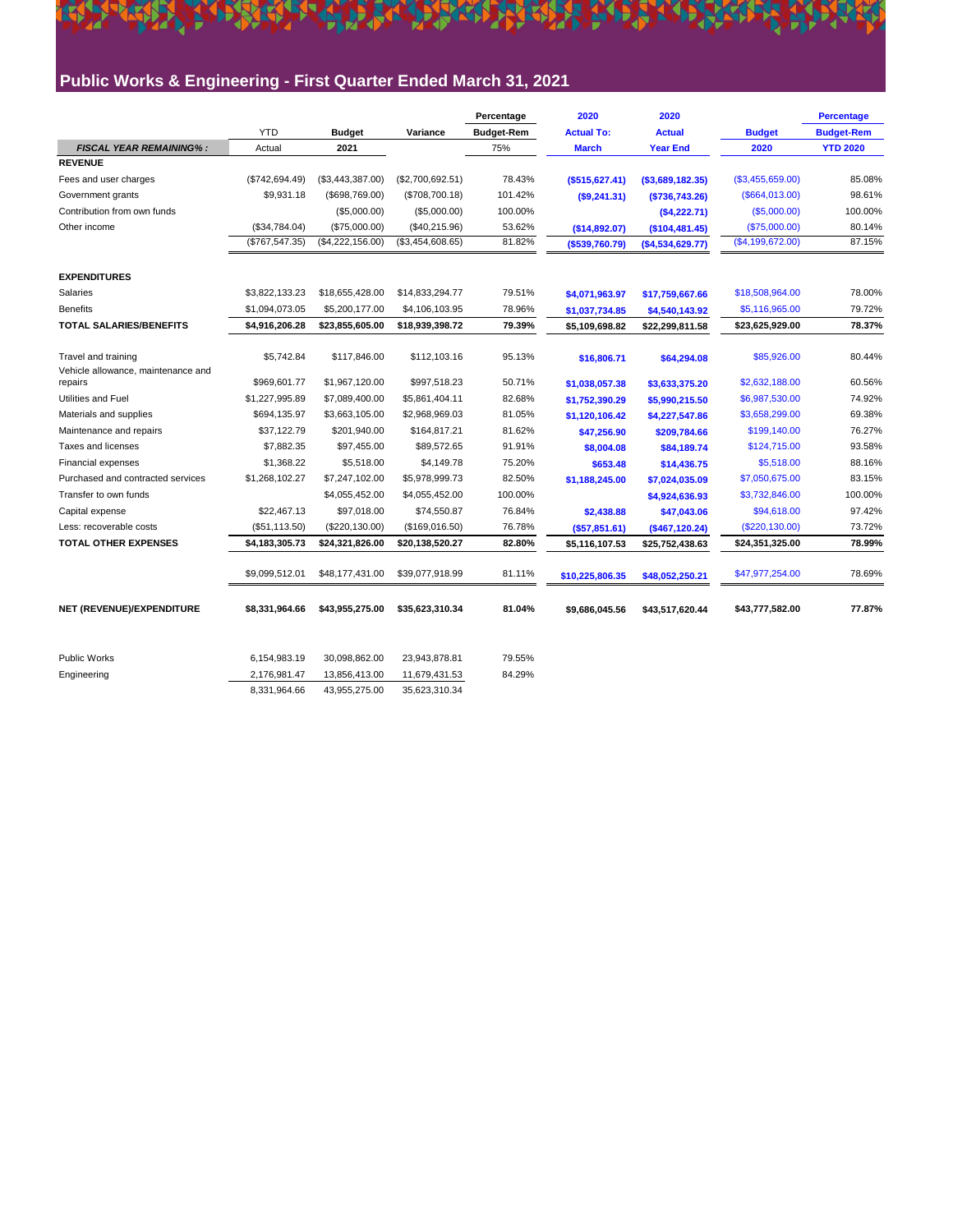### **Public Works - First Quarter Ended March 31, 2021**

**SSE** 

**PARK** 

不

|                                                           |                              |                                  |                                  | Percentage        | 2020                   | 2020                       |                                  | <b>Percentage</b> |
|-----------------------------------------------------------|------------------------------|----------------------------------|----------------------------------|-------------------|------------------------|----------------------------|----------------------------------|-------------------|
|                                                           | <b>YTD</b>                   | <b>Budget</b>                    | Variance                         | <b>Budget-Rem</b> | <b>Actual To:</b>      | <b>Actual</b>              | <b>Budget</b>                    | <b>Budget-Rem</b> |
| <b>FISCAL YEAR REMAINING%:</b>                            | Actual                       | 2021                             |                                  | 75%               | <b>March</b>           | <b>Year End</b>            | 2020                             | <b>YTD 2020</b>   |
| <b>REVENUE</b>                                            |                              |                                  |                                  |                   |                        |                            |                                  |                   |
| Fees and user charges                                     | (\$506, 236.05)              | (\$2,226,181.00)                 | (\$1,719,944.95)                 | 77.26%            | (\$406,816.64)         | (\$2,547,800.56)           | (\$2,249,886.00)                 | 81.92%            |
| Government grants                                         | \$9,931.18                   | ( \$668, 769.00)                 | (\$678,700.18)                   | 101.48%           | (S9, 241.31)           | ( \$659, 906.26)           | (\$634,013.00)                   | 98.54%            |
| Contribution from own funds                               |                              | (\$5,000.00)                     | (\$5,000.00)                     | 100.00%           |                        | (\$4,222.71)               | (S5,000.00)                      | 100.00%           |
| Other income                                              | (\$34,784.04)                | (\$75,000.00)                    | (\$40,215.96)                    | 53.62%            | (\$14,830.84)          | (\$104,420.22)             | (\$75,000.00)                    | 80.23%            |
|                                                           | (\$531,088.91)               | (\$2,974,950.00)                 | (\$2,443,861.09)                 | 82.15%            | ( \$430, 888.79)       | ( \$3,316,349.75)          | (\$2,963,899.00)                 | 85.46%            |
| <b>EXPENDITURES</b>                                       |                              |                                  |                                  |                   |                        |                            |                                  |                   |
| Salaries                                                  | \$3,226,749.66               | \$15,555,454.00                  | \$12,328,704.34                  | 79.26%            | \$3,447,488.28         | \$14,815,293.73            | \$15,437,391.00                  | 77.67%            |
| <b>Benefits</b>                                           | \$927,002.63                 | \$4,430,910.00                   | \$3,503,907.37                   | 79.08%            | \$862,327.57           | \$3,863,082.39             | \$4,374,324.00                   | 80.29%            |
| <b>TOTAL SALARIES/BENEFITS</b>                            | \$4,153,752.29               | \$19,986,364.00                  | \$15,832,611.71                  | 79.22%            | \$4,309,815.85         | \$18.678.376.12            | \$19,811,715.00                  | 78.25%            |
| Travel and training<br>Vehicle allowance, maintenance and | \$5,236.68<br>\$969,457.43   | \$88,990.00<br>\$1,937,520.00    | \$83,753.32<br>\$968,062.57      | 94.12%<br>49.96%  | \$9,889.73             | \$57,334.59                | \$58,070.00<br>\$2,605,677.00    | 82.97%<br>60.38%  |
| repairs<br>Utilities and Fuel                             |                              |                                  |                                  |                   | \$1,032,275.53         | \$3,610,354.54             |                                  |                   |
| Materials and supplies                                    | \$358,552.44<br>\$649.392.05 | \$1,626,188.00<br>\$3,437,858.00 | \$1,267,635.56<br>\$2,788,465.95 | 77.95%<br>81.11%  | \$513,803.20           | \$1,466,581.32             | \$1,626,188.00<br>\$3,428,283.00 | 68.40%<br>68.62%  |
| Taxes and licenses                                        | \$7,882.35                   | \$97,455.00                      | \$89.572.65                      | 91.91%            | \$1,075,763.73         | \$4,069,945.34             | \$124,715.00                     | 93.58%            |
| Financial expenses                                        | \$1,667.71                   | \$5,000.00                       | \$3,332.29                       | 66.65%            | \$8,004.08<br>\$519.43 | \$84,189.74<br>\$13,958.83 | \$5,000.00                       | 89.61%            |
| Purchased and contracted services                         | \$571,357.87                 | \$3,422,794.00                   | \$2,851,436.13                   | 83.31%            | \$516,076.22           | \$3,324,693.90             | \$3,348,217.00                   | 84.59%            |
| Transfer to own funds                                     |                              | \$2,645,173.00                   | \$2,645,173.00                   | 100.00%           |                        | \$2,842,017.99             | \$2,307,149.00                   | 100.00%           |
| Capital expense                                           | \$19,886.78                  | \$46,600.00                      | \$26,713.22                      | 57.32%            | 431.46                 | 35800.71                   | \$46,600.00                      | 99.07%            |
| Less: recoverable costs                                   | (\$51,113.50)                | (\$220, 130.00)                  | (\$169,016.50)                   | 76.78%            | (\$57,851.61)          | (\$467,120.24)             | (S220, 130.00)                   | 73.72%            |
| <b>TOTAL OTHER EXPENSES</b>                               | \$2,532,319.81               | \$13,087,448.00                  | \$10,555,128.19                  | 80.65%            | \$3,098,911.77         | \$15,037,756.72            | \$13,329,769.00                  | 76.75%            |
|                                                           | \$6,686,072.10               | \$33,073,812.00                  | \$26,387,739.90                  | 79.78%            | \$7,408,727.62         | \$33,716,132.84            | \$33,141,484.00                  | 77.65%            |
| NET (REVENUE)/EXPENDITURE                                 | \$6,154,983.19               | \$30,098,862.00                  | \$23,943,878.81                  | 79.55%            | \$6,977,838.83         | \$30,399,783.09            | \$30,177,585.00                  | 76.88%            |

番

**DEA** 

| Operations                                       |              |               |               |         |
|--------------------------------------------------|--------------|---------------|---------------|---------|
| Winter Control: Roadways and<br><b>Sidewalks</b> | 2,960,306.08 | 7,207,612.00  | 4,247,305.92  | 58.93%  |
| <b>Sanitary Sewers</b>                           | 132,868.92   | 2,007,040.00  | 1,874,171.08  | 93.38%  |
| <b>Storm Sewers</b>                              | 6,545.51     | 618,984.00    | 612,438.49    | 98.94%  |
| Roadways and Sidewalks                           | (13,903.13)  | 3,642,993.00  | 3,656,896.13  | 100.38% |
| Supervision and Overhead                         | 658,756.15   | 3.166.933.00  | 2,508,176.85  | 79.20%  |
| <b>Traffic &amp; Communications</b>              | 342,873.37   | 1,693,599.00  | 1,350,725.63  | 79.75%  |
| Carpentry                                        | 178,835.81   | 747,403.00    | 568,567.19    | 76.07%  |
| Administration                                   | 372,717.32   | 1,672,085.00  | 1,299,367.68  | 77.71%  |
| <b>Buildings &amp; Equipment</b>                 | 435,169.50   | 2,210,177.00  | 1,775,007.50  | 80.31%  |
| Waste Management                                 | 438,829.13   | 3,697,513.00  | 3,258,683.87  | 88.13%  |
| Parks                                            | 641.984.53   | 3.434.523.00  | 2,792,538.47  | 81.31%  |
|                                                  | 6,154,983.19 | 30,098,862.00 | 23,943,878.81 |         |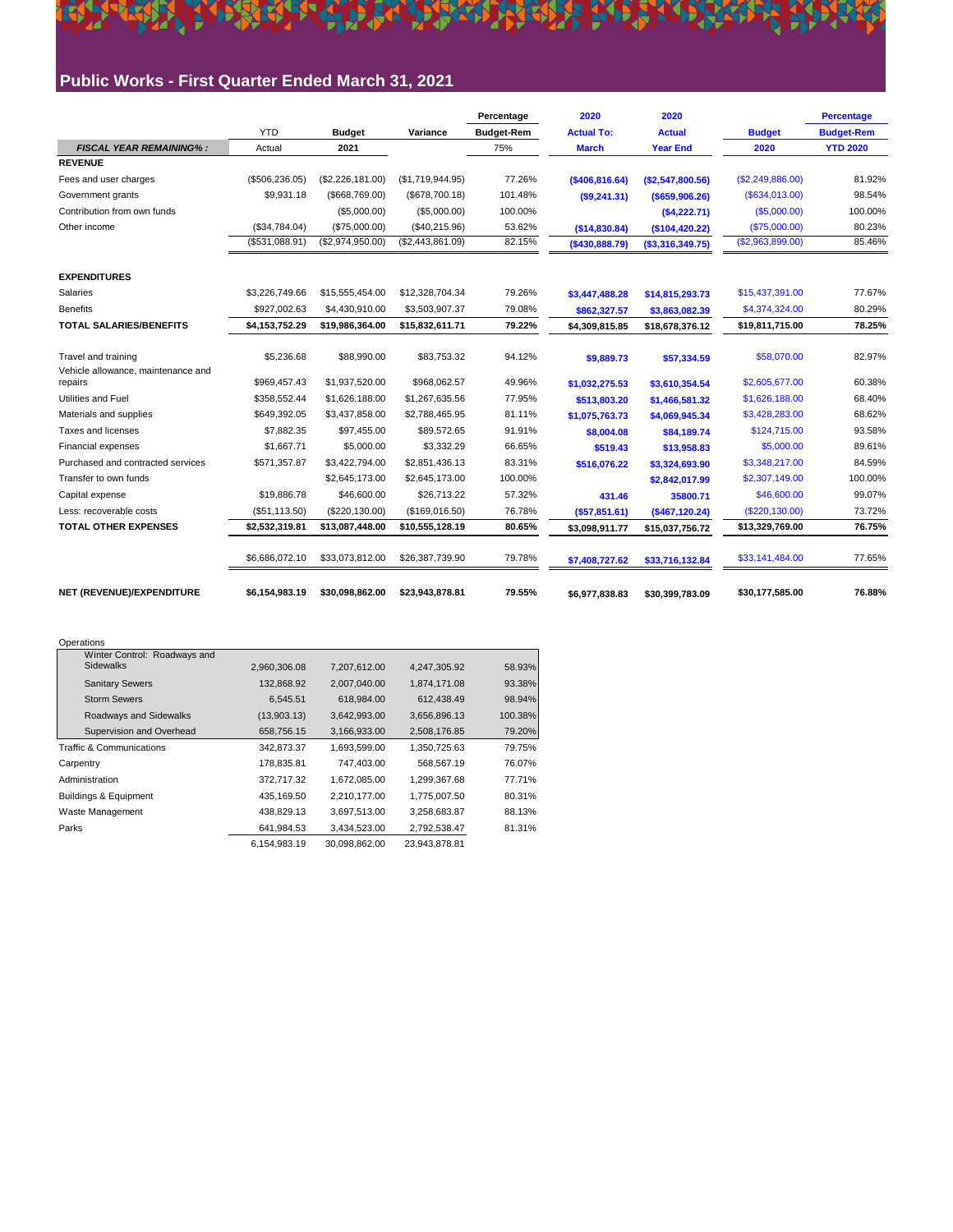### <u> Kristinal (Robert Brander Brother Brothern Brothern Brothern Brothern Brothern Brothern Brothern Brothern Bro</u> Engineering - First Quarter Ended March 31, 2021

XXX

|                                                           |                |                  |                  | Percentage        | 2020              | 2020              |                   | <b>Percentage</b> |
|-----------------------------------------------------------|----------------|------------------|------------------|-------------------|-------------------|-------------------|-------------------|-------------------|
|                                                           | <b>YTD</b>     | <b>Budget</b>    | Variance         | <b>Budget-Rem</b> | <b>Actual To:</b> | <b>Actual</b>     | <b>Budget</b>     | <b>Budget-Rem</b> |
| <b>FISCAL YEAR REMAINING%:</b>                            | Actual         | 2021             |                  | 75%               | <b>March</b>      | <b>Year End</b>   | 2020              | <b>YTD 2020</b>   |
| <b>REVENUE</b>                                            |                |                  |                  |                   |                   |                   |                   |                   |
| Fees and user charges                                     | (\$236,458.44) | (\$1,217,206.00) | (\$980,747.56)   | 80.57%            | (\$108,810.77)    | (\$1,141,381.79)  | (S1, 205, 773.00) | 90.98%            |
| Government grants                                         |                | (\$30,000.00)    | (\$30,000.00)    | 100.00%           |                   | (\$76,837.00)     | (S30,000.00)      | 100.00%           |
| Other income                                              |                |                  | \$0.00           | 0.00%             | ( \$61.23)        | ( \$61.23)        |                   | 0.00%             |
|                                                           | (\$236,458.44) | (\$1,247,206.00) | (\$1,010,747.56) | 81.04%            | (\$108,872.00)    | (S1, 218, 280.02) | (\$1,235,773.00)  | 91.19%            |
| <b>EXPENDITURES</b>                                       |                |                  |                  |                   |                   |                   |                   |                   |
| Salaries                                                  | \$595.383.57   | \$3,099,974.00   | \$2,504,590.43   | 80.79%            | \$624,475.69      | \$2,944,373.93    | \$3.071.573.00    | 79.67%            |
| <b>Benefits</b>                                           | \$167,070.42   | \$769,267.00     | \$602,196.58     | 78.28%            | \$175,407.28      | \$677,061.53      | \$742,641.00      | 76.38%            |
| <b>TOTAL SALARIES/BENEFITS</b>                            | \$762,453.99   | \$3,869,241.00   | \$3,106,787.01   | 80.29%            | \$799,882.97      | \$3,621,435.46    | \$3,814,214.00    | 79.03%            |
| Travel and training<br>Vehicle allowance, maintenance and | \$506.16       | \$28,856.00      | \$28,349.84      | 98.25%            | \$6.916.98        | \$6,959.49        | \$27,856.00       | 75.17%            |
| repairs                                                   | \$144.34       | \$29,600.00      | \$29,455.66      | 99.51%            | \$5,781.85        | \$23,020.66       | \$26,511.00       | 78.19%            |
| Utilities and Fuel                                        | \$869,443.45   | \$5,463,212.00   | \$4,593,768.55   | 84.09%            | \$1,238,587.09    | \$4,523,634.18    | \$5,361,342.00    | 76.90%            |
| Materials and supplies                                    | \$44,743.92    | \$225,247.00     | \$180,503.08     | 80.14%            | \$44,342.69       | \$157,602.52      | \$230,016.00      | 80.72%            |
| Maintenance and repairs                                   | \$37,122.79    | \$201,940.00     | \$164,817.21     | 81.62%            | \$47,256.90       | \$209,784.66      | \$199,140.00      | 76.27%            |
| Financial expenses                                        | (\$299.49)     | \$518.00         | \$817.49         | 157.82%           | \$134.05          | \$477.92          | \$518.00          | 74.12%            |
| Purchased and contracted services                         | \$696,744.40   | \$3,824,308.00   | \$3,127,563.60   | 81.78%            | \$672,168.78      | \$3,699,341.19    | \$3,702,458.00    | 81.85%            |
| Transfer to own funds                                     |                | \$1,410,279.00   | \$1,410,279.00   | 100.00%           |                   | \$2,082,618.94    | \$1,425,697.00    | 100.00%           |
| Capital expense                                           | \$2,580.35     | \$50,418.00      | \$47,837.65      | 94.88%            | \$2,007.42        | \$11,242.35       | \$48,018.00       | 95.82%            |
| <b>TOTAL OTHER EXPENSES</b>                               | \$1.650.985.92 | \$11,234,378.00  | \$9,583,392.08   | 85.30%            | \$2,017,195.76    | \$10,714,681.91   | \$11,021,556.00   | 81.70%            |
|                                                           | \$2,413,439.91 | \$15,103,619.00  | \$12,690,179.09  | 84.02%            | \$2,817,078.73    | \$14,336,117.37   | \$14,835,770.00   | 81.01%            |
| NET (REVENUE)/EXPENDITURE                                 | \$2,176,981.47 | \$13,856,413.00  | \$11,679,431.53  | 84.29%            | \$2,708,206.73    | \$13,117,837.35   | \$13,599,997.00   | 80.09%            |

333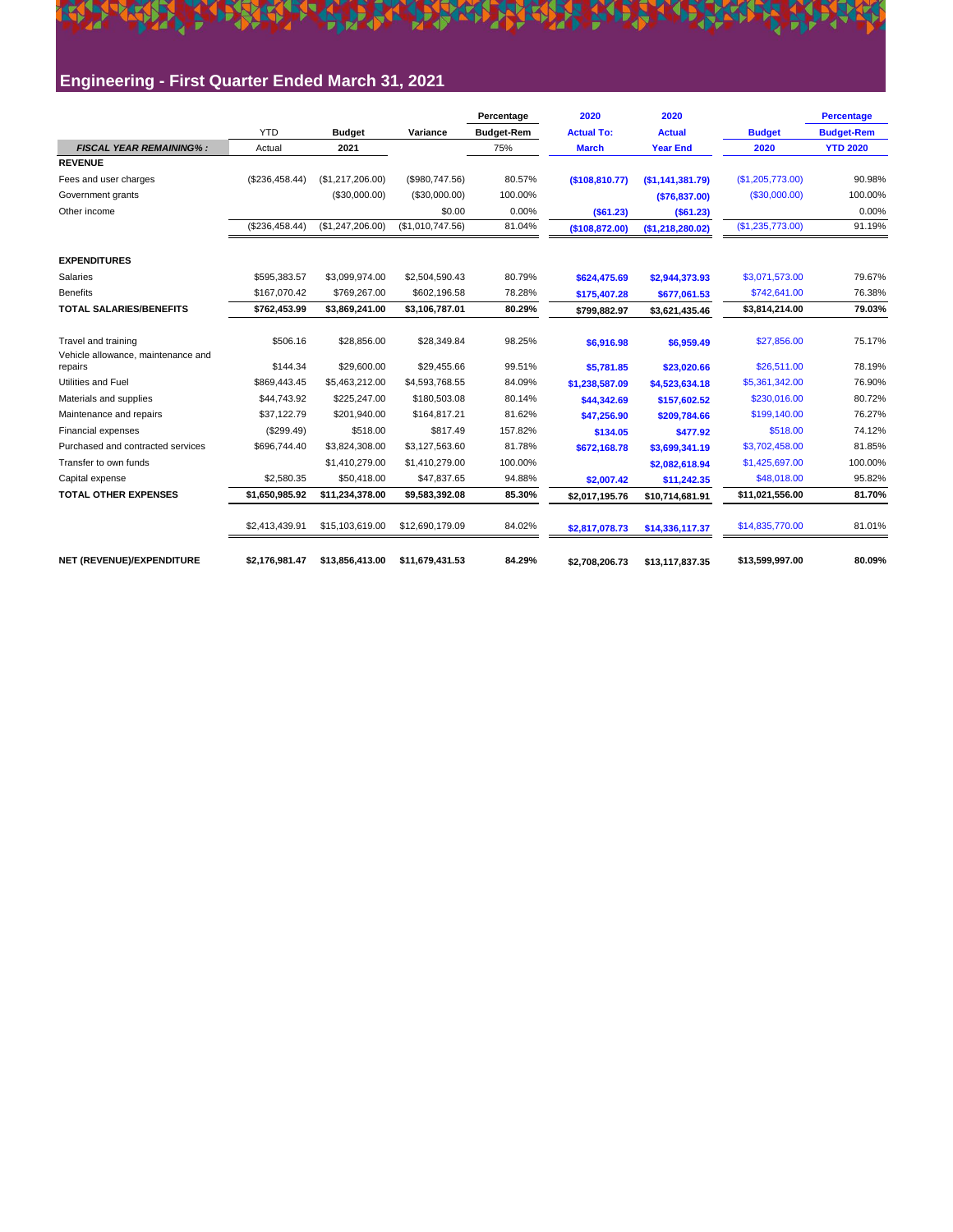### **Community Development & Enterprise Services - First Quarter Ended March 31, 2021**

<u> 1995 beskule tilbraðandiska tilbandinna Heimi</u>

|                                                           |                              |                                |                                | Percentage        | 2020              | 2020              |                                | <b>Percentage</b> |
|-----------------------------------------------------------|------------------------------|--------------------------------|--------------------------------|-------------------|-------------------|-------------------|--------------------------------|-------------------|
|                                                           | <b>YTD</b>                   | <b>Budget</b>                  | Variance                       | <b>Budget-Rem</b> | <b>Actual To:</b> | <b>Actual</b>     | <b>Budget</b>                  | <b>Budget-Rem</b> |
| <b>FISCAL YEAR REMAINING%:</b>                            | Actual                       | 2021                           |                                | 75%               | <b>March</b>      | <b>Year End</b>   | 2020                           | <b>YTD 2020</b>   |
| <b>REVENUE</b>                                            |                              |                                |                                |                   |                   |                   |                                |                   |
| Fees and user charges                                     | (\$1,347,526.81)             | (\$6,841,922.00)               | (\$5,494,395.19)               | 80.30%            | (\$1,867,279.39)  | ( \$5,558,292.41) | (\$8,412,655.00)               | 77.80%            |
| Government grants                                         | (\$1,715,260.64)             | (\$2,018,792.00)               | (\$303,531.36)                 | 15.04%            | (\$175, 127.02)   | (\$3,364,398.21)  | (\$2,058,376.00)               | 91.49%            |
| Contribution from own funds                               |                              | (\$278,715.00)                 | (\$278,715.00)                 | 100.00%           |                   | (\$248,505.73)    | (\$100,000.00)                 | 100.00%           |
| Other income                                              | (\$47,227.57)                | (\$111,920.00)                 | (\$64,692.43)                  | 57.80%            | \$5,348.38        | (\$187,323.24)    | (\$242,100.00)                 | 102.21%           |
|                                                           | (\$3,110,015.02)             | (\$9,251,349.00)               | (\$6, 141, 333.98)             | 66.38%            | (\$2,037,058.03)  | ( \$9,358,519.59) | (\$10,813,131.00)              | 81.16%            |
| <b>EXPENDITURES</b>                                       |                              |                                |                                |                   |                   |                   |                                |                   |
| Salaries                                                  | \$2,546,221.70               | \$13,867,870.00                | \$11,321,648.30                | 81.64%            | \$3,017,792.30    | \$12,465,988.93   | \$13,899,699.00                | 78.29%            |
| <b>Benefits</b>                                           | \$714,490.09                 | \$3,476,393.00                 | \$2,761,902.91                 | 79.45%            | \$759,040.89      | \$3,115,541.93    | \$3,394,225.00                 | 77.64%            |
| <b>TOTAL SALARIES/BENEFITS</b>                            | \$3,260,711.79               | \$17,344,263.00                | \$14,083,551.21                | 81.20%            | \$3,776,833.19    | \$15,581,530.86   | \$17,293,924.00                | 78.16%            |
|                                                           | \$1,911.93                   | \$143,717.00                   | \$141,805.07                   | 98.67%            |                   |                   | \$166,722.00                   | 92.61%            |
| Travel and training<br>Vehicle allowance, maintenance and |                              |                                |                                |                   | \$12,313.30       | \$44,099.82       |                                |                   |
| repairs<br>Utilities and Fuel                             | \$312,248.46<br>\$558,897.98 | \$987,560.00<br>\$3,093,438.00 | \$675,311.54<br>\$2,534,540.02 | 68.38%<br>81.93%  | \$235,276.01      | \$993,770.46      | \$963,069.00<br>\$3,104,934.00 | 75.57%<br>74.41%  |
|                                                           | \$156,266.91                 |                                | \$744,673.09                   | 82.66%            | \$794,529.55      | \$2,525,688.67    | \$935,363.00                   | 80.76%            |
| Materials and supplies                                    |                              | \$900,940.00<br>\$1,229,787.00 |                                |                   | \$179,985.50      | \$596,887.43      |                                |                   |
| Maintenance and repairs                                   | \$258,992.97                 | \$102,470.00                   | \$970,794.03                   | 78.94%            | \$294,055.47      | \$965,266.63      | \$1,221,630.00<br>\$170,625.00 | 75.93%            |
| Program expenses                                          |                              |                                | \$102,470.00                   | 100.00%           | \$33,529.16       | \$115,897.50      |                                | 80.35%            |
| Goods for resale                                          | \$7,576.39                   | \$469,960.00                   | \$462,383.61                   | 98.39%            | \$139,752.70      | \$242,182.60      | \$557,222.00                   | 74.92%            |
| Rents and leases                                          |                              | \$82,255.00                    | \$82,255.00                    | 100.00%           | 1841.64           | \$1,841.64        | \$81,350.00                    | 97.74%            |
| Taxes and licenses                                        | 21200.13                     | \$182,250.00                   | \$161,049.87                   | 88.37%            |                   | \$163,687.98      | \$172,400.00                   | 100.00%           |
| Financial expenses                                        | \$13,684.93                  | \$112,515.00                   | \$98,830.07                    | 87.84%            | \$35,606.26       | \$68,473.30       | \$91,960.00                    | 61.28%            |
| Purchased and contracted services                         | \$200,499.59                 | \$1,706,320.00                 | \$1,505,820.41                 | 88.25%            | \$213,260.90      | \$1,114,131.68    | \$1,583,942.00                 | 86.54%            |
| Grants to others                                          | \$135,136.42                 | \$66,500.00                    | (\$68,636.42)                  | (103.21%)         | \$110,932.65      | \$154,039.44      | \$16,500.00                    | (572.32%)         |
| Transfer to own funds                                     |                              | \$218,040.00                   | \$218,040.00                   | 100.00%           |                   | \$1,442,759.93    | \$224,510.00                   | 100.00%           |
| Capital expense                                           | \$45,012.84                  | \$58,617.00                    | \$13,604.16                    | 23.21%            | \$26,188.39       | \$65,842.78       | \$59,105.00                    | 55.69%            |
| TOTAL OTHER EXPENSES                                      | \$1,711,428.55               | \$9,354,369.00                 | \$7,642,940.45                 | 81.70%            | \$2,077,271.53    | \$8,494,569.86    | \$9,349,332.00                 | 77.78%            |
|                                                           | \$4,972,140.34               | \$26,698,632.00                | \$21,726,491.66                | 81.38%            | \$5,854,104.72    | \$24,076,100.72   | \$26,643,256.00                | 78.03%            |
| NET (REVENUE)/EXPENDITURE                                 | \$1,862,125.32               | \$17,447,283.00                | \$15,585,157.68                | 89.33%            | \$3,817,046.69    | \$14,717,581.13   | \$15,830,125.00                | 75.89%            |
| Planning                                                  | 295,154.09                   | 1,024,281.00                   | 729,126.91                     | 71.18%            |                   |                   |                                |                   |
| LIP                                                       | (28,077.11)                  | 0.00                           | 28,077.11                      | .00%              |                   |                   |                                |                   |
| <b>Humane Society</b>                                     | 149,883.64                   | 600,122.00                     | 450,238.36                     | 75.02%            |                   |                   |                                |                   |
| <b>Recreation &amp; Culture</b>                           | 169,247.66                   | 1,622,971.00                   | 1,453,723.34                   | 89.57%            |                   |                   |                                |                   |
| <b>Community Centres</b>                                  |                              |                                |                                |                   |                   |                   |                                |                   |
| John Rhodes Community Centre                              | 218,208.25                   | 1,718,765.00                   | 1,500,556.75                   | 87.30%            |                   |                   |                                |                   |
| <b>McMeeken Centre</b>                                    | 60,760.79                    | 192,735.00                     | 131,974.21                     | 68.47%            |                   |                   |                                |                   |
| Northern Community Centre                                 | (9,911.42)                   | 44,580.00                      | 54,491.42                      | 122.23%           |                   |                   |                                |                   |
| <b>Outdoor Pools/Misc Concessions</b>                     | 19,624.66                    |                                |                                |                   |                   |                   |                                |                   |
|                                                           |                              | 165,803.00                     | 146,178.34                     | 88.16%            |                   |                   |                                |                   |
| Administration                                            | 148,653.37                   | 793,250.00                     | 644,596.63                     | 81.26%            |                   |                   |                                |                   |
| <b>GFL Memorial Gardens</b>                               | 192,673.32                   | 922,968.00                     | 730,294.68                     | 79.12%            |                   |                   |                                |                   |
| Locks                                                     | 58.14                        | 28,263.00                      | 28,204.86                      | 99.79%            |                   |                   |                                |                   |
| Cemetery                                                  | (105, 986.15)                | 53,874.00                      | 159,860.15                     | 296.73%           |                   |                   |                                |                   |
| Transit                                                   | 338,477.52                   | 7,279,960.00                   | 6,941,482.48                   | 95.35%            |                   |                   |                                |                   |
| School Guards                                             | 78,301.52                    | 294,233.00                     | 215,931.48                     | 73.39%            |                   |                   |                                |                   |
| Tourism and Community Development                         | (19, 577.51)                 | 947,072.00                     | 966,649.51                     | 102.07%           |                   |                   |                                |                   |
| Economic Development                                      | 177,936.24                   | 711,750.00                     | 533,813.76                     | 75.00%            |                   |                   |                                |                   |
| Parking                                                   | 8,996.97                     | 209,523.00                     | 200,526.03                     | 95.71%            |                   |                   |                                |                   |
| Administration                                            | 167,701.34                   | 837,133.00                     | 669,431.66                     | 79.97%            |                   |                   |                                |                   |
|                                                           | 1,862,125.32                 | 17,447,283.00                  | 15,585,157.68                  |                   |                   |                   |                                |                   |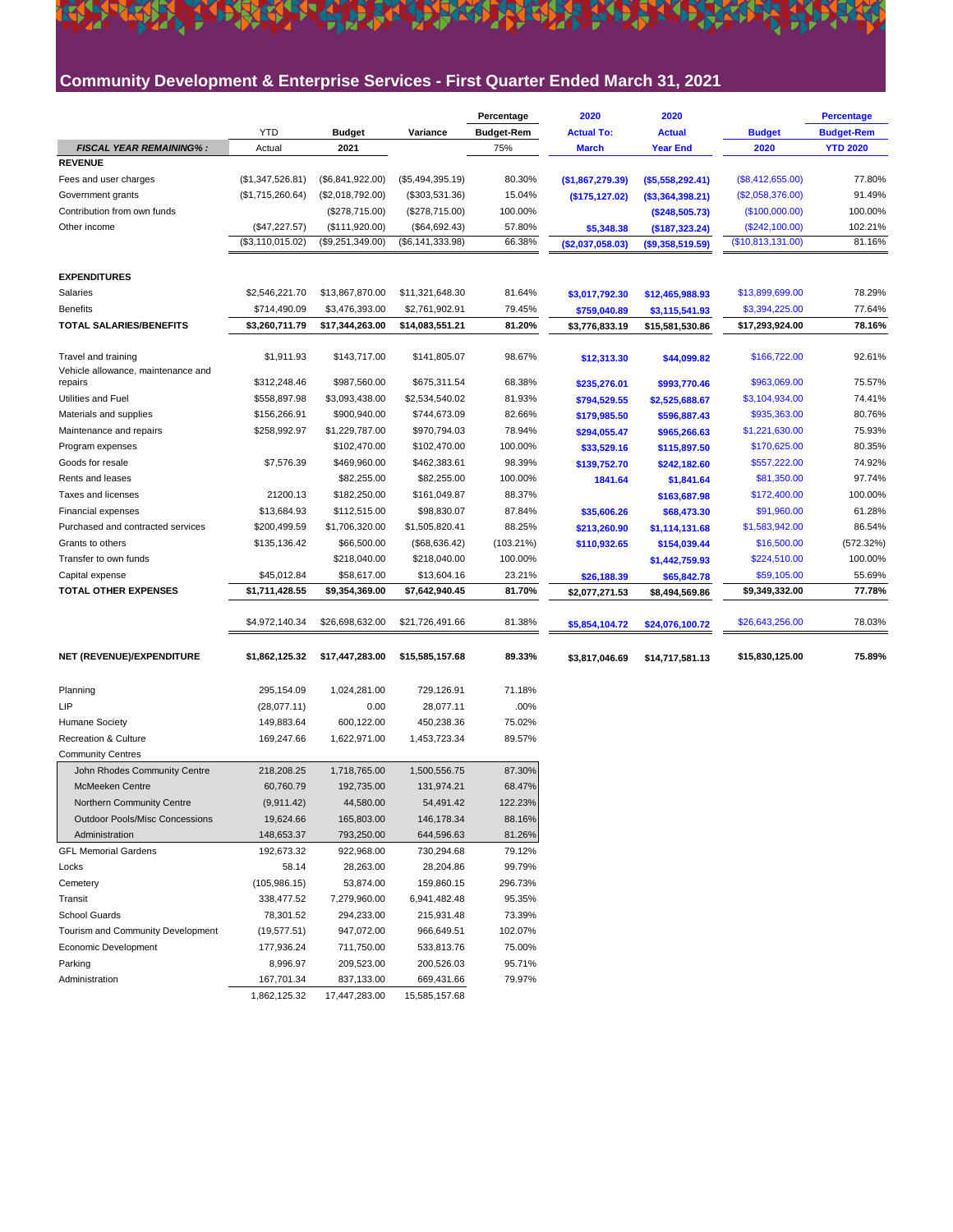

### **Levy Boards - First Quarter Ended March 31, 2021**

|                                |                |                 |                 | Percentage        | 2020              | 2020            |                 | <b>Percentage</b> |
|--------------------------------|----------------|-----------------|-----------------|-------------------|-------------------|-----------------|-----------------|-------------------|
|                                | <b>YTD</b>     | <b>Budget</b>   | Variance        | <b>Budget-Rem</b> | <b>Actual To:</b> | <b>Actual</b>   | <b>Budget</b>   | <b>Budget-Rem</b> |
| <b>FISCAL YEAR REMAINING%:</b> | Actual         | 2021            |                 | 75%               | <b>March</b>      | <b>Year End</b> | 2020            | <b>YTD 2020</b>   |
| <b>REVENUE</b>                 |                |                 |                 |                   |                   |                 |                 |                   |
|                                |                |                 |                 |                   |                   |                 |                 |                   |
|                                |                |                 |                 |                   |                   |                 |                 |                   |
| <b>EXPENDITURES</b>            |                |                 |                 |                   |                   |                 |                 |                   |
|                                |                |                 |                 |                   |                   |                 |                 |                   |
|                                |                |                 |                 |                   |                   |                 |                 |                   |
| Grants to others               | \$5,410,161.00 | \$21,653,329.00 | \$16,243,168.00 | 75.01%            | \$5,329,804.50    | \$21,157,677.65 | \$21,319,218.00 | 75.00%            |
| <b>TOTAL OTHER EXPENSES</b>    | \$5,410,161.00 | \$21,653,329.00 | \$16,243,168.00 | 75.01%            | \$5,329,804.50    | \$21,157,677.65 | \$21,319,218.00 | 75.00%            |
|                                |                |                 |                 |                   |                   |                 |                 |                   |
|                                | \$5,410,161.00 | \$21,653,329.00 | \$16,243,168.00 | 75.01%            | \$5,329,804.50    | \$21,157,677.65 | \$21,319,218.00 | 75.00%            |
|                                |                |                 |                 |                   |                   |                 |                 |                   |
| NET (REVENUE)/EXPENDITURE      | \$5,410,161.00 | \$21,653,329.00 | \$16,243,168.00 | 75.01%            | \$5,329,804.50    | \$21,157,677.65 | \$21,319,218.00 | 75.00%            |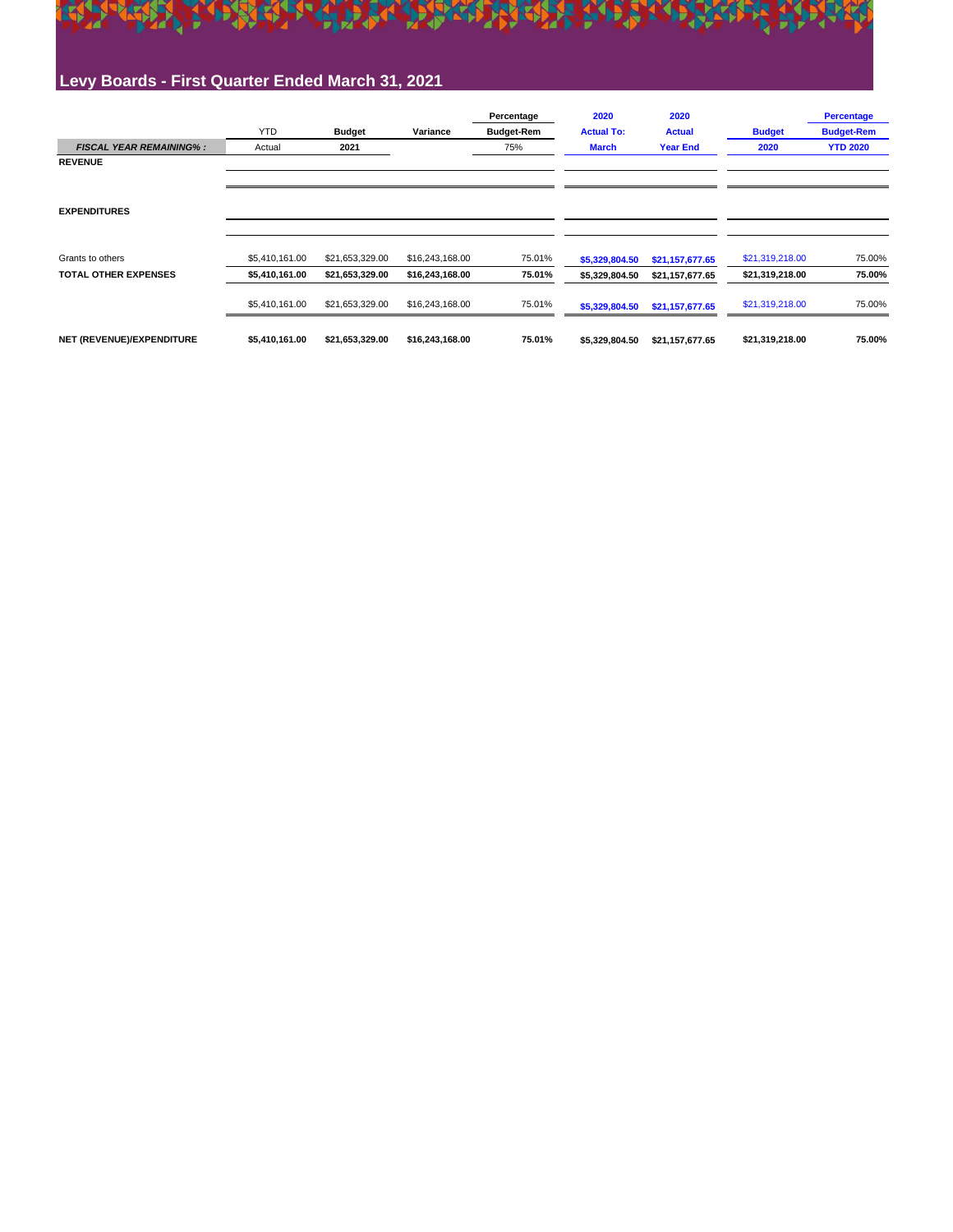

### **Outside Agencies (Main) - First Quarter Ended March 31, 2021**

|                                |               |                |                | Percentage        | 2020              | 2020            |                | <b>Percentage</b> |
|--------------------------------|---------------|----------------|----------------|-------------------|-------------------|-----------------|----------------|-------------------|
|                                | <b>YTD</b>    | <b>Budget</b>  | Variance       | <b>Budget-Rem</b> | <b>Actual To:</b> | <b>Actual</b>   | <b>Budget</b>  | <b>Budget-Rem</b> |
| <b>FISCAL YEAR REMAINING%:</b> | Actual        | 2021           |                | 75%               | <b>March</b>      | <b>Year End</b> | 2020           | <b>YTD 2020</b>   |
| <b>REVENUE</b>                 |               |                |                |                   |                   |                 |                |                   |
| Government grants              | (S14, 763.98) | (\$200,000.00) | (\$185,236.02) | 92.62%            | \$110,321.16      | (\$140,624.86)  | (S200,000.00)  | 155.16%           |
|                                | (\$14,763.98) | (\$200,000.00) | (\$185,236.02) | 92.62%            | \$110,321.16      | (\$140,624.86)  | (S200,000.00)  | 155.16%           |
| <b>EXPENDITURES</b>            |               |                |                |                   |                   |                 |                |                   |
| Grants to others               | \$940,857.98  | \$4,007,382.00 | \$3,066,524.02 | 76.52%            | \$1,059,767.62    | \$3,835,687.11  | \$3,937,951.00 | 73.09%            |
| Transfer to own funds          |               | \$80,000.00    | \$80,000.00    | 100.00%           |                   | \$80,000.00     | \$80,000.00    | 100.00%           |
| <b>TOTAL OTHER EXPENSES</b>    | \$940,857.98  | \$4,087,382.00 | \$3,146,524.02 | 76.98%            | \$1,059,767.62    | \$3,915,687.11  | \$4,017,951.00 | 73.62%            |
|                                | \$940,857.98  | \$4,087,382.00 | \$3,146,524.02 | 76.98%            | \$1,059,767.62    | \$3,915,687.11  | \$4,017,951.00 | 73.62%            |
| NET (REVENUE)/EXPENDITURE      | \$926,094.00  | \$3,887,382.00 | \$2,961,288.00 | 76.18%            | \$1,170,088.78    | \$3,775,062.25  | \$3,817,951.00 | 69.35%            |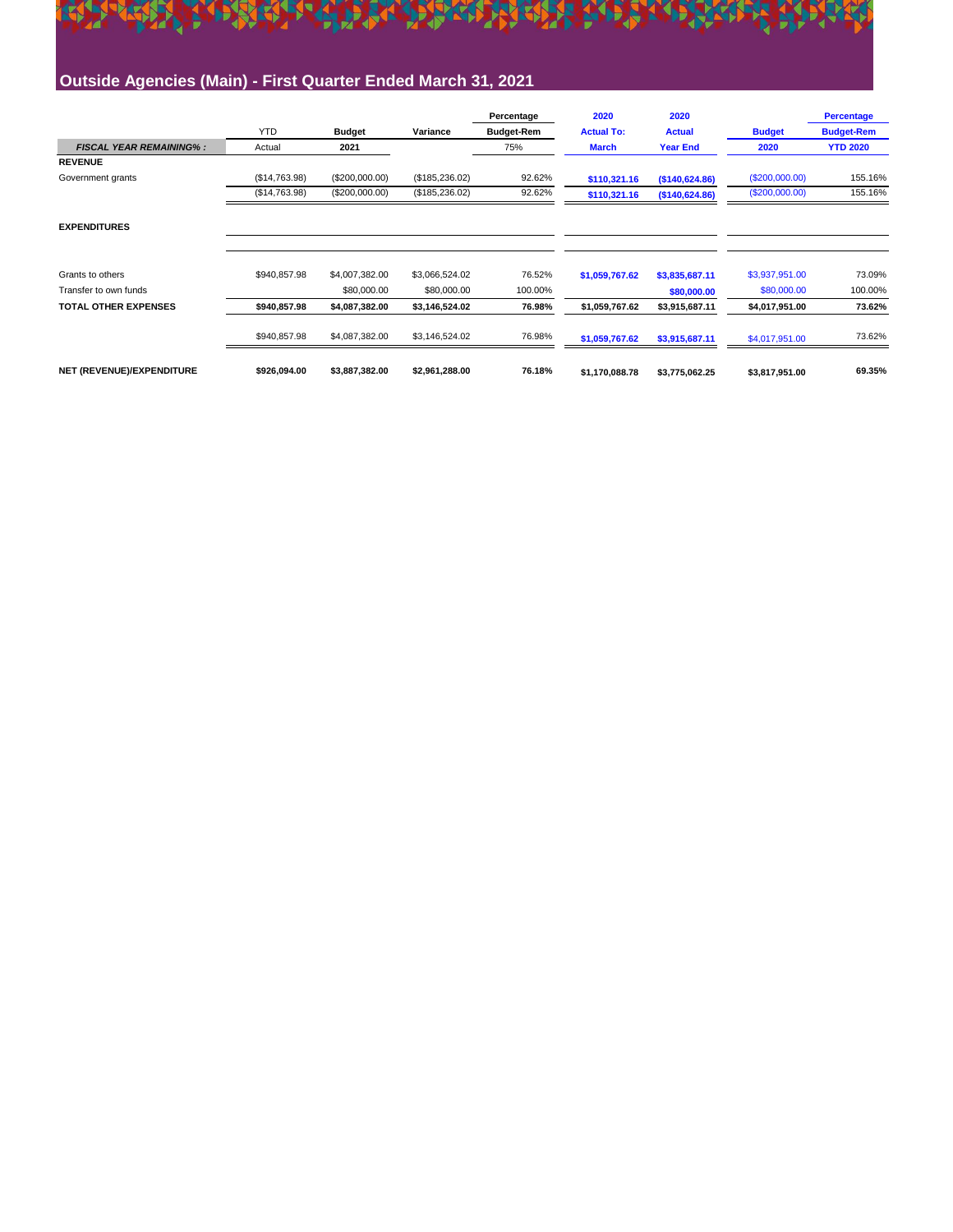

### **Outside Agencies (Other) - First Quarter Ended March 31, 2021**

|                                |                |                |               | Percentage        | 2020              | 2020            |                | <b>Percentage</b> |
|--------------------------------|----------------|----------------|---------------|-------------------|-------------------|-----------------|----------------|-------------------|
|                                | <b>YTD</b>     | <b>Budget</b>  | Variance      | <b>Budget-Rem</b> | <b>Actual To:</b> | <b>Actual</b>   | <b>Budget</b>  | <b>Budget-Rem</b> |
| <b>FISCAL YEAR REMAINING%:</b> | Actual         | 2021           |               | 75%               | <b>March</b>      | <b>Year End</b> | 2020           | <b>YTD 2020</b>   |
| <b>REVENUE</b>                 |                |                |               |                   |                   |                 |                |                   |
| Fees and user charges          | (\$55,610.28)  | (\$130,000.00) | (\$74,389.72) | 57.22%            | (\$48,213.00)     | (\$122,602.72)  | (\$130,000.00) | 62.91%            |
| Contribution from own funds    |                |                | \$0.00        | 0.00%             |                   | (\$84,878.82)   | (\$90,000.00)  | 100.00%           |
|                                | (\$55,610.28)  | (\$130,000.00) | (\$74,389.72) | 57.22%            | (\$48,213.00)     | (\$207,481.54)  | (\$220,000.00) | 78.09%            |
| <b>EXPENDITURES</b>            |                |                |               |                   |                   |                 |                |                   |
| Materials and supplies         |                | \$220,000.00   | \$220,000.00  | 100.00%           |                   | \$207,481.55    | \$220,000.00   | 100.00%           |
| Grants to others               |                | \$277,890.00   | \$277,890.00  | 100.00%           |                   | \$277,890.00    | \$277,890.00   | 100.00%           |
| <b>TOTAL OTHER EXPENSES</b>    | \$0.00         | \$497,890.00   | \$497,890.00  | 100.00%           | \$0.00            | \$485,371.55    | \$497,890.00   | 100.00%           |
|                                | \$0.00         | \$497,890.00   | \$497,890.00  | 100.00%           | \$0.00            | \$485,371.55    | \$497,890.00   | 100.00%           |
| NET (REVENUE)/EXPENDITURE      | ( \$55,610.28) | \$367,890.00   | \$423,500.28  | 115.12%           | (\$48,213.00)     | \$277,890.01    | \$277,890.00   | 117.35%           |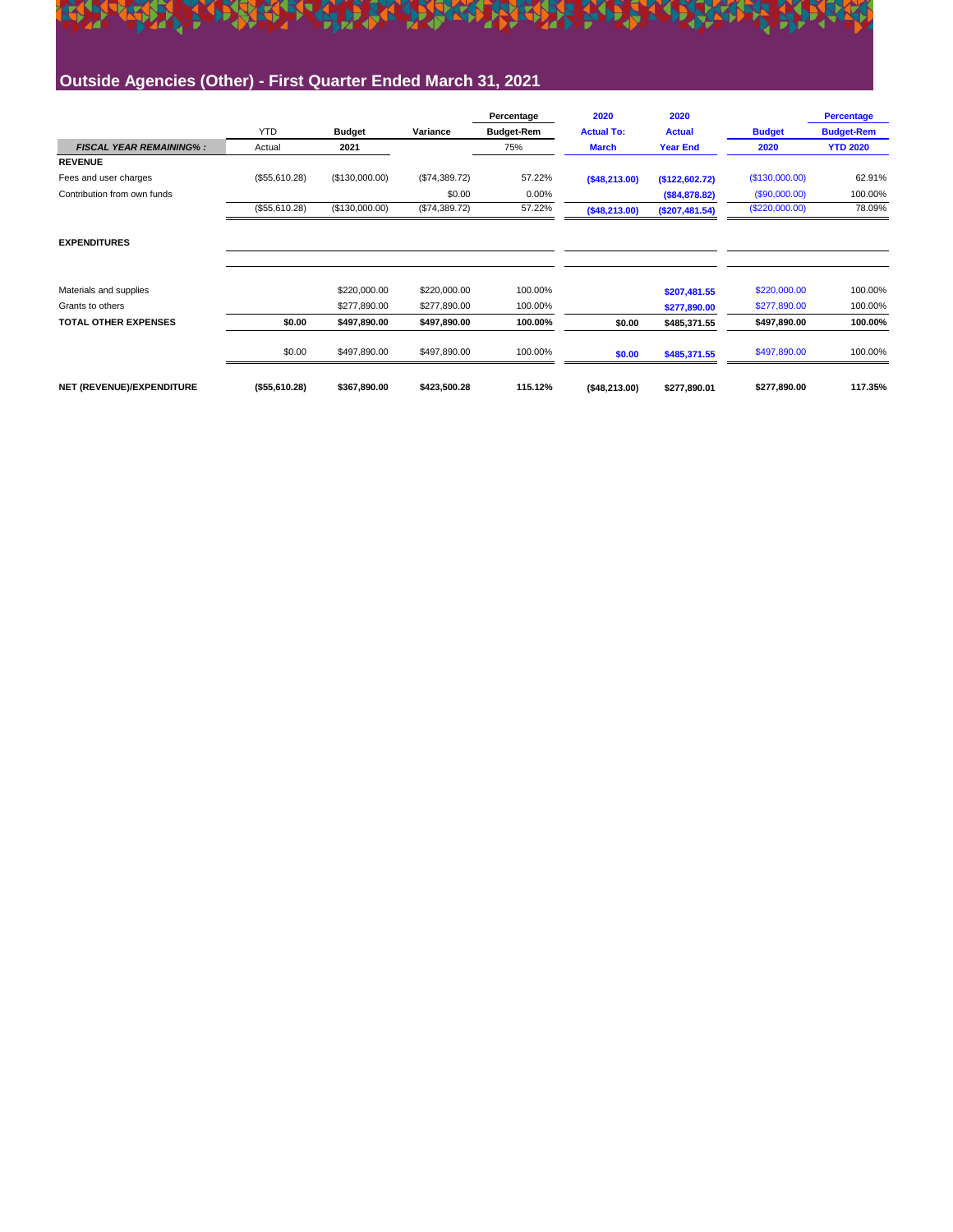

### **Economic Diversification Fund - First Quarter Ended March 31, 2021**

|                                |             |               |               | Percentage        | 2020              | 2020            |               | <b>Percentage</b> |
|--------------------------------|-------------|---------------|---------------|-------------------|-------------------|-----------------|---------------|-------------------|
|                                | <b>YTD</b>  | <b>Budget</b> | Variance      | <b>Budget-Rem</b> | <b>Actual To:</b> | <b>Actual</b>   | <b>Budget</b> | <b>Budget-Rem</b> |
| <b>FISCAL YEAR REMAINING%:</b> | Actual      | 2021          |               | 75%               | <b>March</b>      | <b>Year End</b> | 2020          | <b>YTD 2020</b>   |
| <b>REVENUE</b>                 |             |               |               |                   |                   |                 |               |                   |
| Contribution from own funds    |             |               | \$0.00        | 0.00%             |                   | (\$206,616.72)  |               | 0.00%             |
|                                | \$0.00      | \$0.00        | \$0.00        | 0.00%             | \$0.00            | (\$206,616.72)  | \$0.00        | 0.00%             |
| <b>EXPENDITURES</b>            |             |               |               |                   |                   |                 |               |                   |
| Materials and supplies         | \$22,100.76 |               | (\$22,100.76) | 0.00%             | \$46,132.98       | \$206,616.72    |               | $0.00\%$          |
| Transfer to own funds          |             | \$500,000.00  | \$500,000.00  | 100.00%           |                   | \$500,000.00    | \$500,000.00  | 100.00%           |
| <b>TOTAL OTHER EXPENSES</b>    | \$22,100.76 | \$500,000.00  | \$477,899.24  | 95.58%            | \$46,132.98       | \$706,616.72    | \$500,000.00  | 90.77%            |
|                                | \$22,100.76 | \$500,000.00  | \$477,899.24  | 95.58%            | \$46,132.98       | \$706,616.72    | \$500,000.00  | 90.77%            |
| NET (REVENUE)/EXPENDITURE      | \$22,100.76 | \$500,000.00  | \$477,899.24  | 95.58%            | \$46,132.98       | \$500,000.00    | \$500,000.00  | 90.77%            |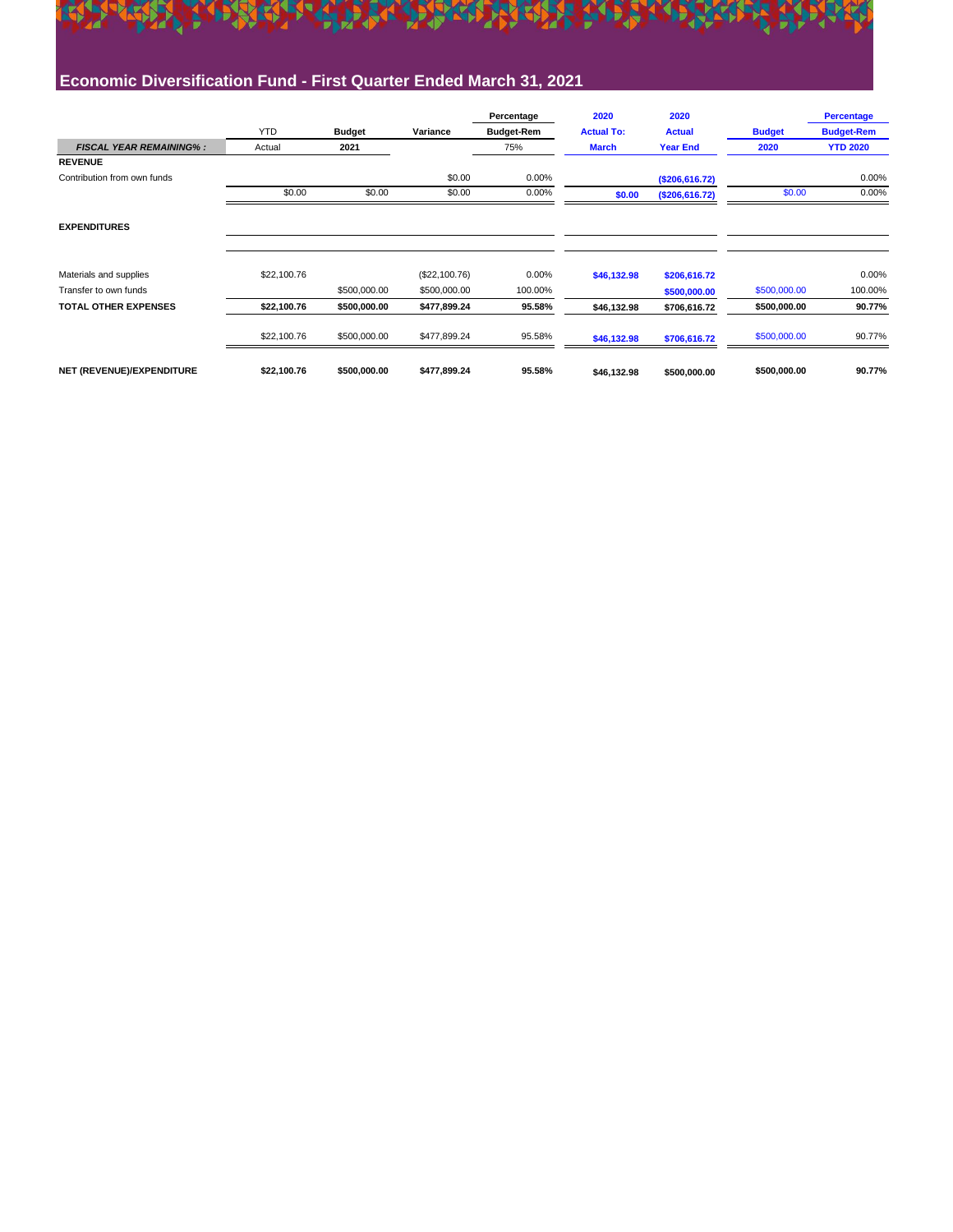### A REACTION OF THE ALL PARTIES OF THE ALL PARTIES. **PART** Corporate Financials - First Quarter Ended March 31, 2021

|                                    |                   |                                      |                    | Percentage        | 2020                 | 2020                  |                      | <b>Percentage</b> |
|------------------------------------|-------------------|--------------------------------------|--------------------|-------------------|----------------------|-----------------------|----------------------|-------------------|
|                                    | <b>YTD</b>        | <b>Budget</b>                        | Variance           | <b>Budget-Rem</b> | <b>Actual To:</b>    | <b>Actual</b>         | <b>Budget</b>        | <b>Budget-Rem</b> |
| <b>FISCAL YEAR REMAINING%:</b>     | Actual            | 2021                                 |                    | 75%               | <b>March</b>         | <b>Year End</b>       | 2020                 | <b>YTD 2020</b>   |
| <b>REVENUE</b>                     |                   |                                      |                    |                   |                      |                       |                      |                   |
| Taxation                           | (\$59,720,678.00) | (\$125, 248, 213.00)                 | (\$65,527,535.00)  | 52.32%            | $($ \$57,917,809.05) | (\$121,262,102.13)    | (\$120,985,175.00)   | 52.13%            |
| Payment in lieu of taxes           | (\$790,602.92)    | (\$4,480,756.00)                     | (\$3,690,153.08)   | 82.36%            | ( \$526, 504.15)     | (\$4,480,450.89)      | (S4, 347, 584.00)    | 87.89%            |
| Fees and user charges              | (\$3,151,687.81)  | (\$14, 116, 044.00)                  | (\$10,964,356.19)  | 77.67%            | ( \$3,307,412.98)    | (\$11,373,563.84)     | (\$15,001,696.00)    | 77.95%            |
| Government grants                  | (\$4,941,722.69)  | (\$16,412,618.00)                    | (\$11,470,895.31)  | 69.89%            | (\$4,472,948.69)     | (\$20,064,751.03)     | (S15,960,400.00)     | 71.97%            |
| Interest and Investment income     | (\$133,730.07)    | (\$4,320,000.00)                     | (S4, 186, 269.93)  | 96.90%            | $($ \$828,166.40)    | ( \$3,380,839.80)     | (S4, 320, 000.00)    | 80.83%            |
| Contribution from own funds        |                   | (\$1,914,308.00)                     | (\$1,914,308.00)   | 100.00%           |                      | (\$1,301,161.23)      |                      | 0.00%             |
| Other income                       | (\$37,913.95)     | (\$1,540,000.00)                     | (\$1,502,086.05)   | 97.54%            | (\$97,836.23)        | (\$1,206,629.60)      | (S2,530,000.00)      | 96.13%            |
| Change in future employee benefits |                   |                                      | \$0.00             | 0.00%             |                      | (\$1,067,679.86)      |                      | 0.00%             |
|                                    | (\$68,776,335.44) | (\$168,031,939.00)                   | (\$99,255,603.56)  | 59.07%            | (\$67,150,677.50)    | ( \$164, 137, 178.38) | (\$163, 144, 855.00) | 58.84%            |
| <b>EXPENDITURES</b>                |                   |                                      |                    |                   |                      |                       |                      |                   |
| Salaries                           |                   |                                      | \$0.00             | 0.00%             | 109.48               | \$1,112,143.63        |                      | 0.00%             |
| <b>Benefits</b>                    | \$6,000.00        | \$20,000.00                          | \$14,000.00        | 70.00%            | \$8,000.00           | \$16,000.00           | \$20,000.00          | 60.00%            |
| <b>TOTAL SALARIES/BENEFITS</b>     | \$6,000.00        | \$20,000.00                          | \$14,000.00        | 70.00%            | \$8,109.48           | \$1,128,143.63        | \$20,000.00          | 59.45%            |
| Materials and supplies             | \$64,903.87       | \$310.056.00                         | \$245.152.13       | 79.07%            | \$5,599.33           | \$231,411.54          | \$308,427.00         | 98.18%            |
| Program expenses                   |                   | \$472,988.00                         | \$472,988.00       | 100.00%           | 190023.75            | \$760,095.00          | \$760,095.00         | 75.00%            |
| <b>Financial expenses</b>          | \$887,737.64      | \$2,530,756.00                       | \$1,643,018.36     | 64.92%            | \$1,226,950.46       | \$3,914,541.53        | \$2,479,330.00       | 50.51%            |
| Purchased and contracted services  | \$22,379.10       | \$11,000.00                          | (\$11,379.10)      | (103.45%)         | \$4,556.00           | \$26,886.39           | \$11,000.00          | 58.58%            |
| Grants to others                   |                   | \$865.00                             | \$865.00           | 100.00%           |                      | \$863.72              | \$865.00             | 100.00%           |
| Transfer to own funds              | \$25,463.38       | \$12,917,364.00                      | \$12,891,900.62    | 99.80%            | 47153.66             | \$11,287,608.11       | \$12,509,849.00      | 99.62%            |
| <b>TOTAL OTHER EXPENSES</b>        | \$1,000,483.99    | \$16,243,029.00                      | \$15,242,545.01    | 93.84%            | \$1,474,283.20       | \$16,221,406.29       | \$16,069,566.00      | 90.83%            |
|                                    |                   |                                      |                    |                   |                      |                       |                      |                   |
|                                    | \$1,006,483.99    | \$16,263,029.00                      | \$15,256,545.01    | 93.81%            | \$1,482,392.68       | \$17,349,549.92       | \$16,089,566.00      | 90.79%            |
| NET (REVENUE)/EXPENDITURE          |                   | (\$67,769,851.45) (\$151,768,910.00) | ( \$83,999,058.55) | 55.35%            | ( \$65,668,284.82)   | (\$146,787,628.46)    | (\$147,055,289.00)   | 55.34%            |